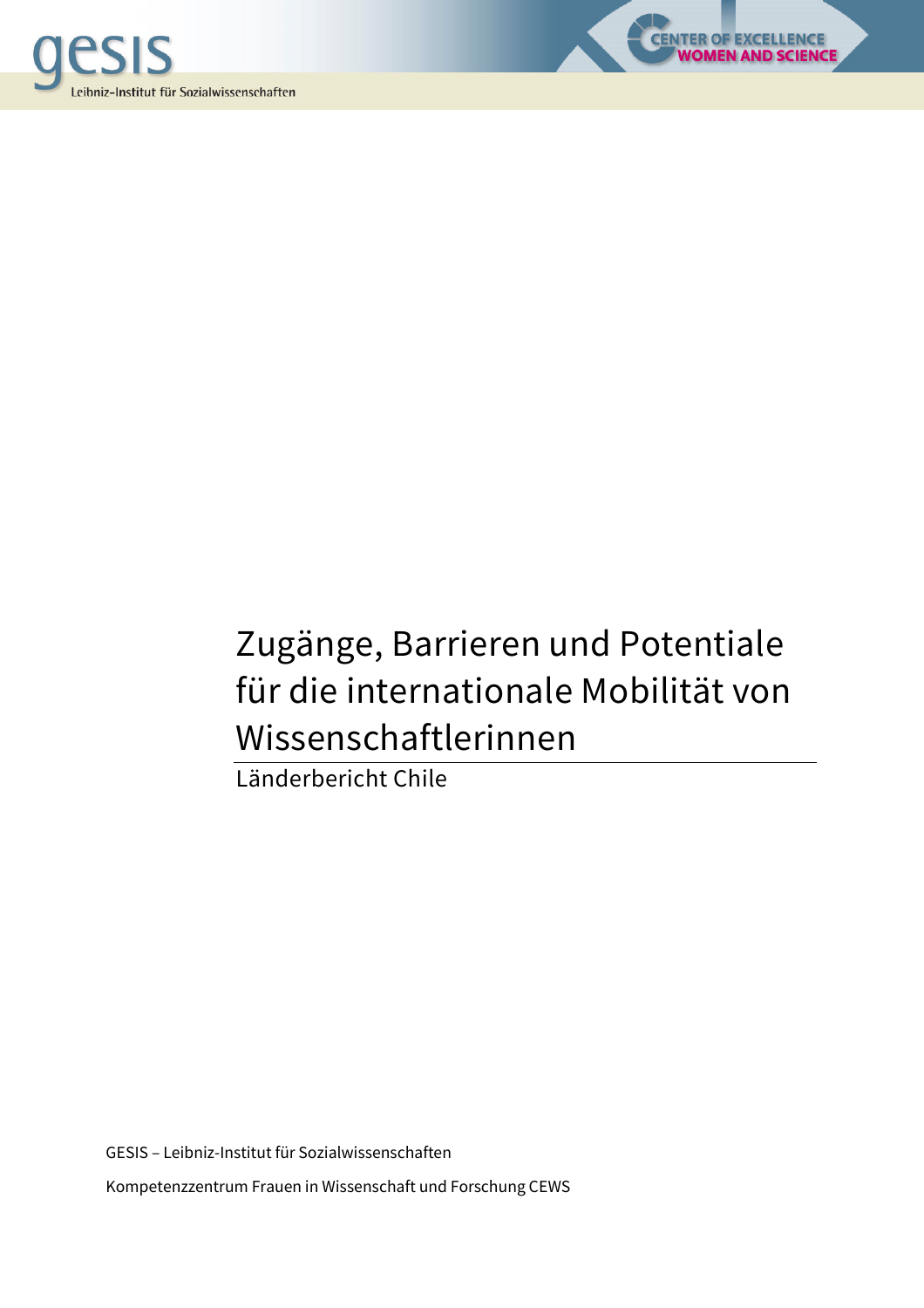# **Country dossier Chile**

Ana Luisa Muñoz-García Assistant Professor Pontificia Universidad Católica de Chile aumunoz@uc.cl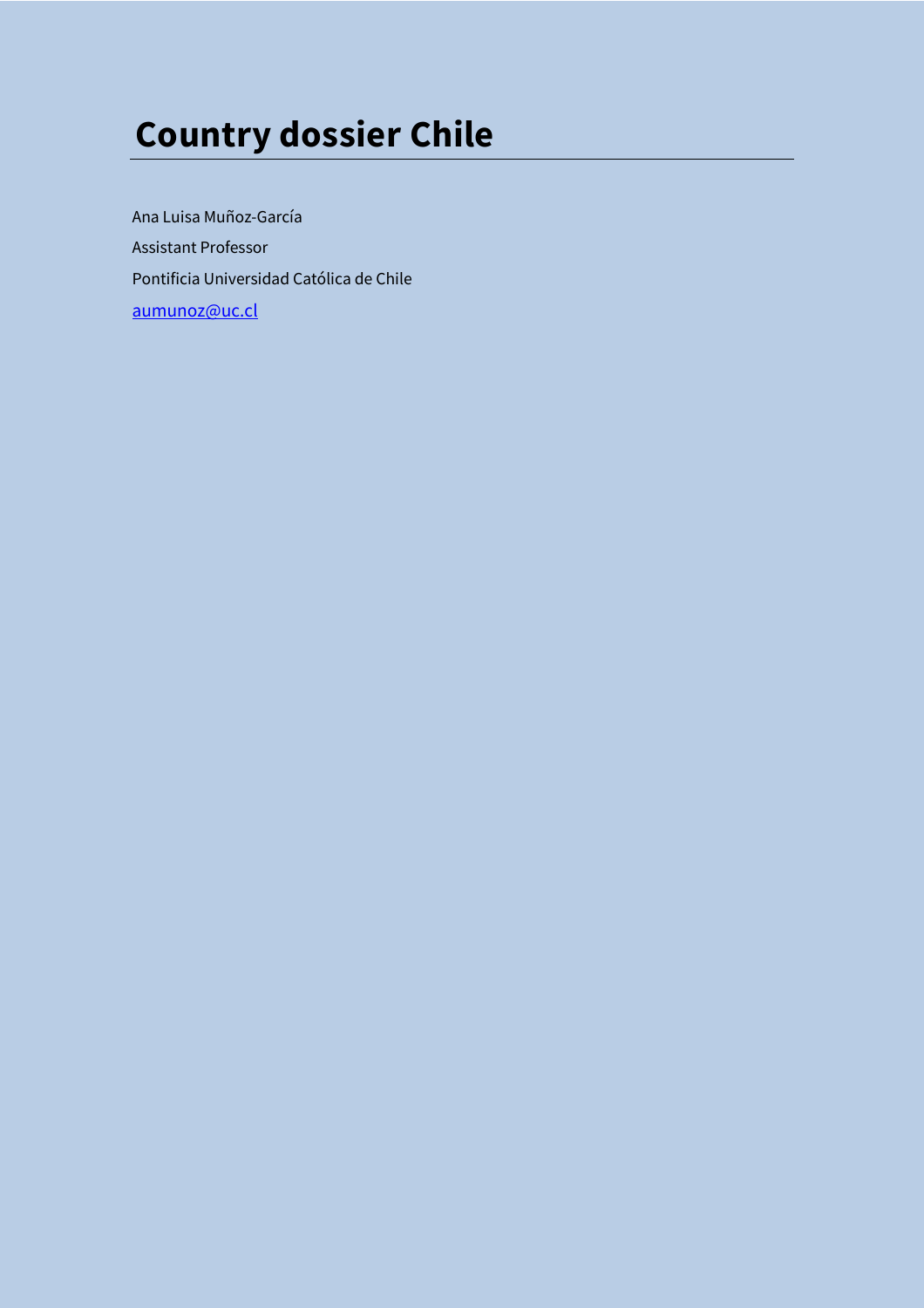# **Table of Contents**

| $\mathbf{1}$   |     |  |
|----------------|-----|--|
|                | 1.1 |  |
|                | 1.2 |  |
| $\overline{2}$ |     |  |
|                | 2.1 |  |
|                | 2.2 |  |
|                | 2.3 |  |
|                | 2.4 |  |
| 3              |     |  |
|                |     |  |
|                |     |  |
|                |     |  |
|                |     |  |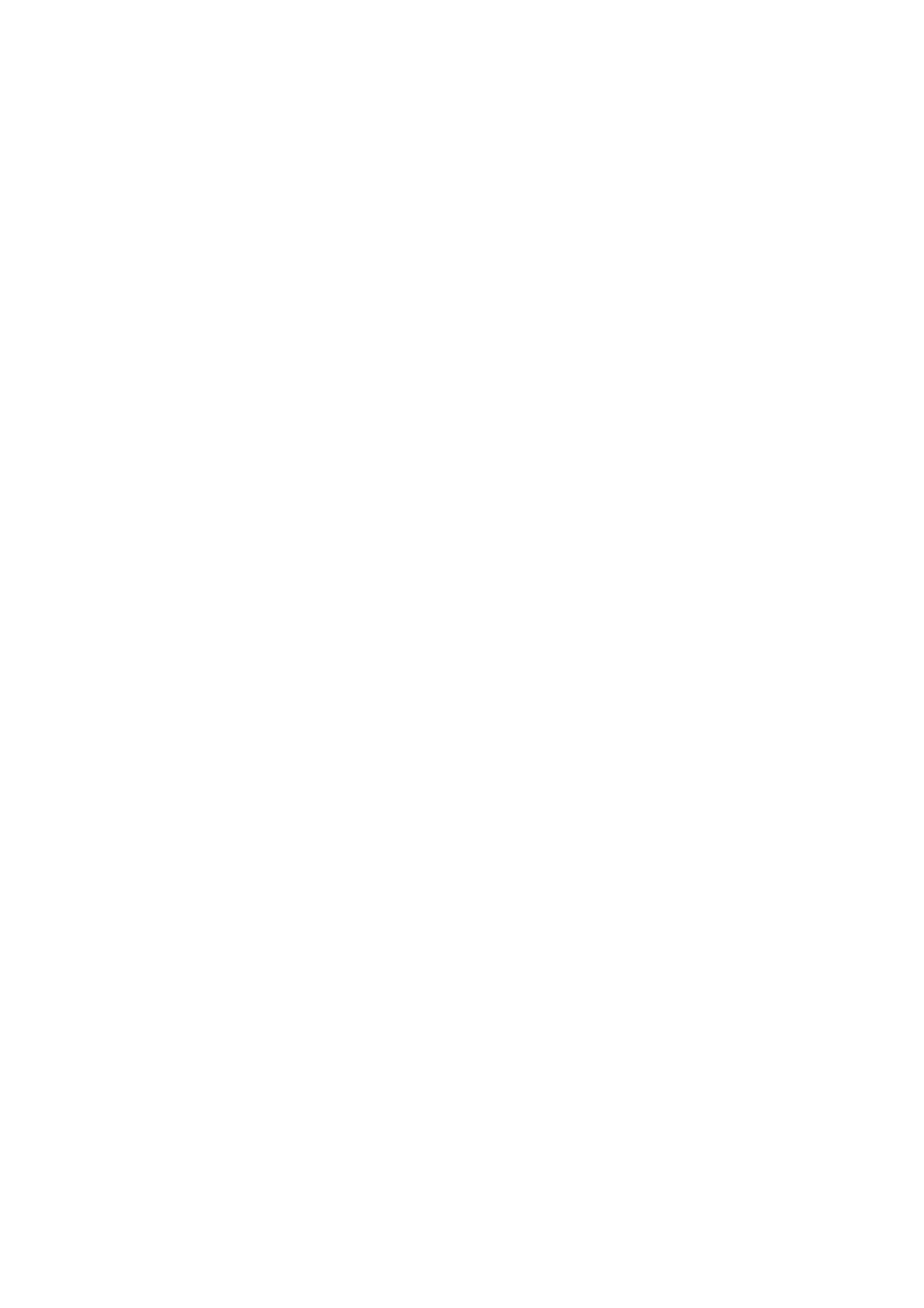# **1 The Context of Chilean Higher Education**

### **1.1 Structure and Basic Characteristics**

The tertiary system in Chile comprises 150 public and private institutions (SIES, 2020). The Council of University Rectors (CRUCH) is composed of 30 universities, including 18 public universities and 12 private, non-profit institutions that are referred as the G9 Group. CRUCH institutions are the oldest and leading universities in the country, created before the expansion of the education system in 1980. Private institutions have outnumbered public institutions since the 1920s, and account for 85 percent of total enrollments. However, that does not mean that private institutions are necessarily of higher quality (Muñoz-García and Bernasconi, 2020). Furthermore, there are 39 Professional Institutes (IP), and 52 Technical Training Centers (CFT), of which 42 are private (Annex 1 – Table 1). Unlike private universities, private IPs and CFTs are allowed to operate for profit.

Government expenditure on education as a percentage of gross domestic product (GDP) in Chile increased from 4.73 percent in 2014 to 5.42 percent in 2017 (UNESCO Institute for Statistics, UIS, 2020). According to the World Bank (2020b), government expenditure on education as a percentage of GDP reached 25.15 percent in 2017.

Forty percent of higher education funding comes from the government. The rest comes from private sources, mostly in the form of tuition fees paid by students and their families (Espinoza, 2017). Both private and public institutions charge tuition fees, although in the past, students from the lower deciles of family income have been eligible for scholarships. Since 2016, lower-income students have qualified for free tuition at both state and private CRUCH institutions. Tuition-free higher education emerged in Chile in response to the massive student protests of 2011 against what students argued was unaffordable tuition, high student debt, and the large concentration of enrollments in private higher education institutions. In 2018, 30 percent of undergraduate students were enrolled in the free tuition program (Delisle and Bernasconi, 2018).

# **1.2 Enrollment and gender participation in higher education**

During the last 20 years, Chilean higher education has experienced a vast expansion. In 2016, 7 out of 10 students were the first from their families to access higher education (Espinoza & González, 2015). From 1990 to 2017, the gross higher education enrollment ratio increased by more than 400 percent. In terms of raw numbers, total enrollments increased from about 249,482 students in 1990 to almost 452,325 in 2000 (Annex 1– Table 1). By 2020, the number stood at 1,221,017 (SIES, 2020). The expansion over the last two decades has been consolidated due to a progressive opening of higher education to segments of the population that were historically excluded from this educational level (Flanagan, 2017). In this context, key aspects have been the sustained increase in the resources provided by the State in terms of student aid to favor a more equitable access of the poorest quintiles to higher education, and the consequent increase in the expectations of young people and their families for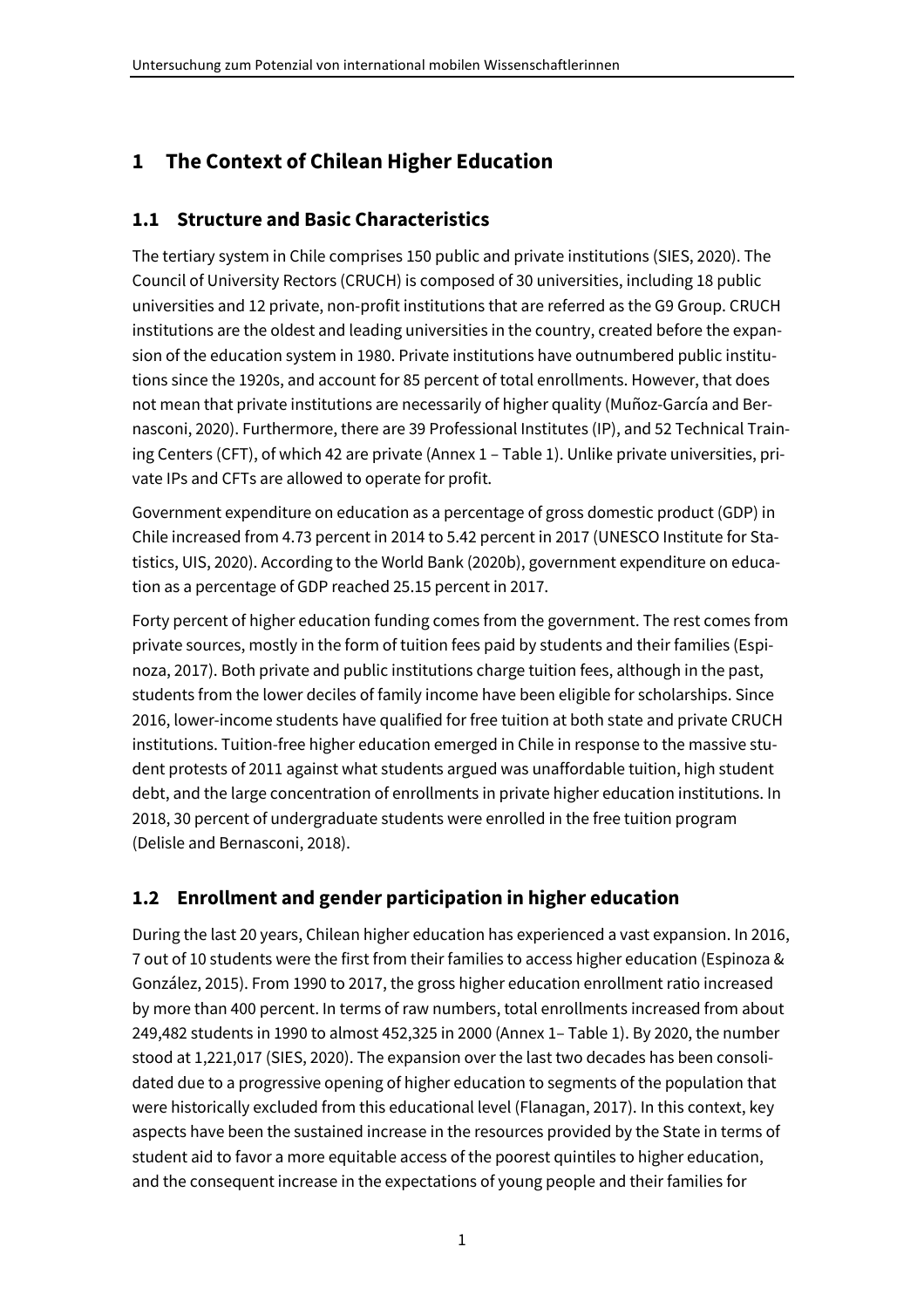entering tertiary education (Linne, 2018). In spite of the student aid developed by the governments, the introduction of market logic has generated a high degree of loan indebtedness on the part of students and their families. This excessive indebtedness affects mainly those students from middle and lower-middle socioeconomic backgrounds who are paying for their education through loans (Espinoza & González, 2015). Controversially, this payment by families is considered a progressive policy measure in higher education, arguing that the involvement of actors, in this case students and their families, contributes to improved quality and better management of educational services (Jarpa-Arriagada, 2017).

Gross enrollment in tertiary education – that is, the ratio of total enrollment, regardless of age, to the population of the age group that corresponds to that level of education – was reported at 90.9% in Chile in 2018 (Trading Economics, 2020). The breakdown of enrollments by type of institution is as follows: 15.2 percent in public universities; 41.3 percent in private universities (including the 12 private universities that are older members of CRUCH and new private universities); 31.8 percent in professional institutes; and 11.7 percent in Technical Formation Centers. Figure 1 provides the evolution of enrollments by type of institution since 2005. It is important to mention that the explosive growth of the tertiary system described in the previous paragraph was largely absorbed by private institutions. This situation caused the transition from an elitist higher education system to one that is overcrowded and highly deregulated and that is not coherent with the country's needs (Espinoza, 2017).

The latest data on tertiary graduation rates in Chile show a ratio of 56.12 percent for men and 43.88 percent for women; these numbers represent estimated percentages of today's young men and women who are expected to complete tertiary education in their lifetime (OECD, 2020). Moreover, when we look at the data available on the overall percentage of tertiary graduates by field of study, it appears that women have a higher participation percentage in the fields of health and welfare than men (31% vs. 11% in 2018). By contrast, men seem to be overrepresented in the field of engineering, manufacturing and construction, which accounted for 32 percent of total male graduates in 2018, whereas women graduates in this field represented only 5 percent of total women graduates (Annex 1 – Table 2).

The International Standard Classification of Education (ISCED) was developed by UNESCO for assembling, compiling and presenting statistical data on education. For the Chilean population in the age group 25+ years, there was an overall increase in the number of students enrolled in tertiary education at Bachelor's, Master's and doctoral level in the five years from 2013 to 2018 (Annex 1– Table 3). Doctoral graduates (ISCED 8) accounted for 0.34 percent of all graduates from tertiary education. Between the years 2013 and 2018, there was a marginal increase – of 0.9 percentage points – in the female share of Bachelor's or equivalent level graduates (ISCED 6); the female share of Master's or equivalent level graduates (ISCED 7) increased by 1.2 percentage points during this period (Annex 1 – Table 4). According to the Gender Parity Index (GPI) for at least Bachelor's or equivalent level (ISCED 6 or higher), in 2018, the gross graduation ratio was 0.97 percent; this number represents the Chilean population aged 25+ years. Meanwhile, the male share of doctoral or equivalent degrees (ISCED 8) in 2018 was 57.4 percent; the female share (42.6 percent) was the second lowest since the 2013 peak of 45.9 percent (Annex 1 – Table 5).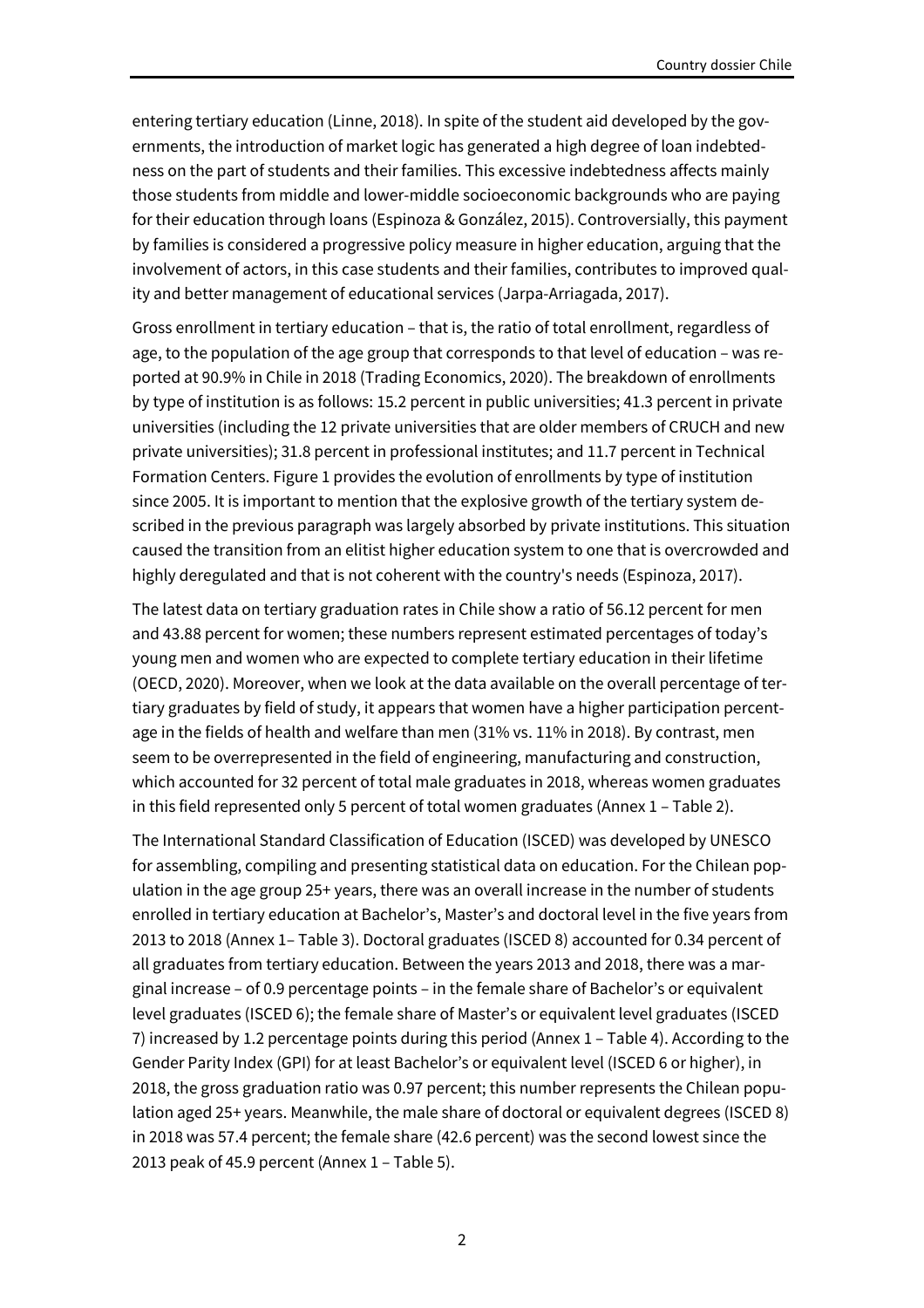Based on data from the database of the National Council of Education (CNED, 2021), in 2009, women's share of enrollment in Masters' programs was 46.8% (9,961), compared with the male share of 53.2% (11,305). A decade later, a small increase in the enrollment of women could be observed, with the female share of total enrollment in Master's programs reaching 49.5%, and the male share decreasing accordingly to 50.5%. Consequently, between 2009 and 2019 there was an increase of 2.7 percentage points, in the female share of enrollment in Master's programs. Considering the same period of time, the fields of knowledge in which women most frequently enrolled at Master's level were education, administration and commerce, social sciences, and health; in the case of men, the most popular fields were administration and commerce and technology (CNED, 2021).

The offer of doctoral programs and the number of graduates increased significantly in the past decade (Tornero, Epstein and Vicuña, 2016; Baeza, 2017). However, Walczak et al. (2017) pointed out that although the training of PhDs had increased tenfold in the last fifteen years, it was still below the average for the countries of the Organisation for Economic Co-operation and Development (OECD). At the national level, there has been sustained growth in the last decade in the enrollment of students in the country's doctoral programs in all areas of knowledge, mostly in CRUCH universities: the number of doctoral students increased from 3,738 in 2009 to 5,930 in 2018. Reviewing the areas in which doctoral programs develop, the latest data from 2017 show that the field with the highest doctoral student enrollment is natural sciences, mathematics and statistics (Annex 1 – Table 6). Historically, enrollment in doctoral programs has been dominated by men, as can be seen in Figure 2 (Annex 2). At the same time, the governments of the last decade have developed a strong promotion of doctoral scholarships abroad, through the Chile Scholarships Program (BCP), which was launched in 2008. This program aims to double Chile's PhD enrollments, as a step to strengthening the tertiary education workforce and the research capacity of the Chilean economy. It also seeks to improve the quantity and quality of human capital in Chile through scholarships abroad (Chiappa & Munoz-García, 2015).

Since 2013, Chilean female researchers have participated in various sectors. However, between 2013 and 2017, the number of female researchers as a percentage of total researchers (in headcounts, HC) in the business enterprise sector decreased by 2.7 percentage points. The same percentage point drop was observed in the number of female researchers as a percentage of total researchers (FTE) in the government sector. By contrast, in the private nonprofit sector, there was an increase of 2.7 percentage points in female researchers as a percentage of total researchers (FTE) and of 3.1 percentage points in terms of HC (Annex 1 – Table 7). The female share of teachers in higher education increased by 1.2 percentage points between 2014 and 2018 (Annex 1 – Table 8).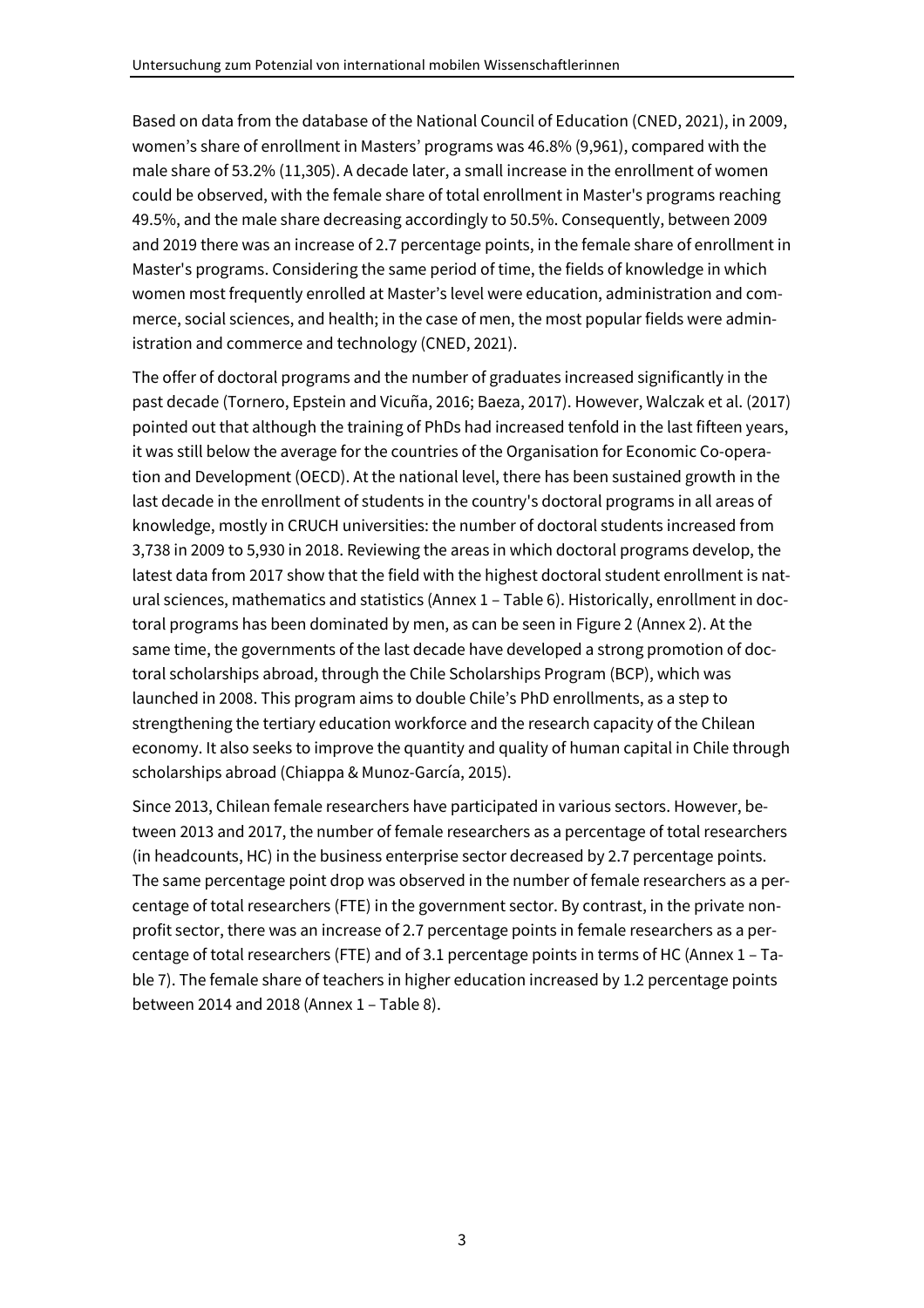# **2 Higher Education Research System**

### **2.1 Research Funding and Gender Differences**

Between 1968 and 2019, the institution in charge of promoting and funding scientific research in Chile was the National Commission of Scientific and Technological Research (CONICYT), which was dissolved on January 1, 2020 and transformed into a new organization within the Chilean government called the National Research Agency (ANID) as part of the new Ministry of Science, Technology, Knowledge and Innovation founded in 2018 (BCN, 2018). In 2017 Chile's gross domestic expenditure on R&D as a percentage of GDP was 0.36% – far below the OECD total of 2.4% (Annex 2 – Figure 3). At the national level, the discussion has focused on the low percentage of GDP allocated to R&D, and the scarce private investment (Santelices, 2015). In the case of GERD by sector of performance, the UIS data (UIS 2020) indicate that in 2017 the lowest share of GERD was performed by the private non-profit sector, with 6.82 percent, and the highest share was performed by the higher education sector, with 45.83 percent (Annex 1 – Table 9).

At the same time, with the creation of the new Ministry of Science, Technology, Knowledge and Innovation, the research system has been restructured, and there is a new national policy and a gender agenda in science, technology, knowledge and innovation. The institution in charge of managing and executing the policies, programs, and instruments defined by the Ministry is the National Agency of Research and Development (ANID).

According to data retrieved from the main national agency that funds research (ANID), there is vertical gender segregation in the research system. In 2018, women accounted for over 40 percent of holders of doctoral scholarships offered by that institution, and only 37 percent of postdoctoral scholarships in Chile. This number is even lower when we analyze the number of female researchers granted government funding through the National Fund of Scientific and Technological Development (FONDECYT), which reached barely 24 percent of the total in 2018 (CONICYT, 2018). Similarly, female participation in collaborative research projects barely reaches 25 percent. In 2019, 20.9 percent of leadership positions in research centers funded with regional programs, Research Center Funding for Priority Areas (FONDAP), and the Associative Research Program (PIA) CONICYT were attributed to women, 4 percent more than in 2016 (CONICYT, 2018).

The National Fund for Scientific and Technological Development, (FONDECYT) is the main instrument to stimulate and promote the development of basic scientific and technological research in the country. FONDECYT grants are considered a key to academic career advancement within the universities. Created in 1981, FONDECYT has financed more than 16,000 research projects whose impacts have benefited both the scientific community and society in general. Analyzing its database, male and female researchers' have similar tendencies each year to apply for and be awarded research funding. Nonetheless, there are some exceptions, specifically in the years 2009, 2015 and 2016, where the variation in the award rate is relevant: 8.4%, 5.6%, and 5.1%, respectively. This indicates that the number of women who were admitted to apply for a research grant differed greatly from the number of men (Annex 2 – Figure 4).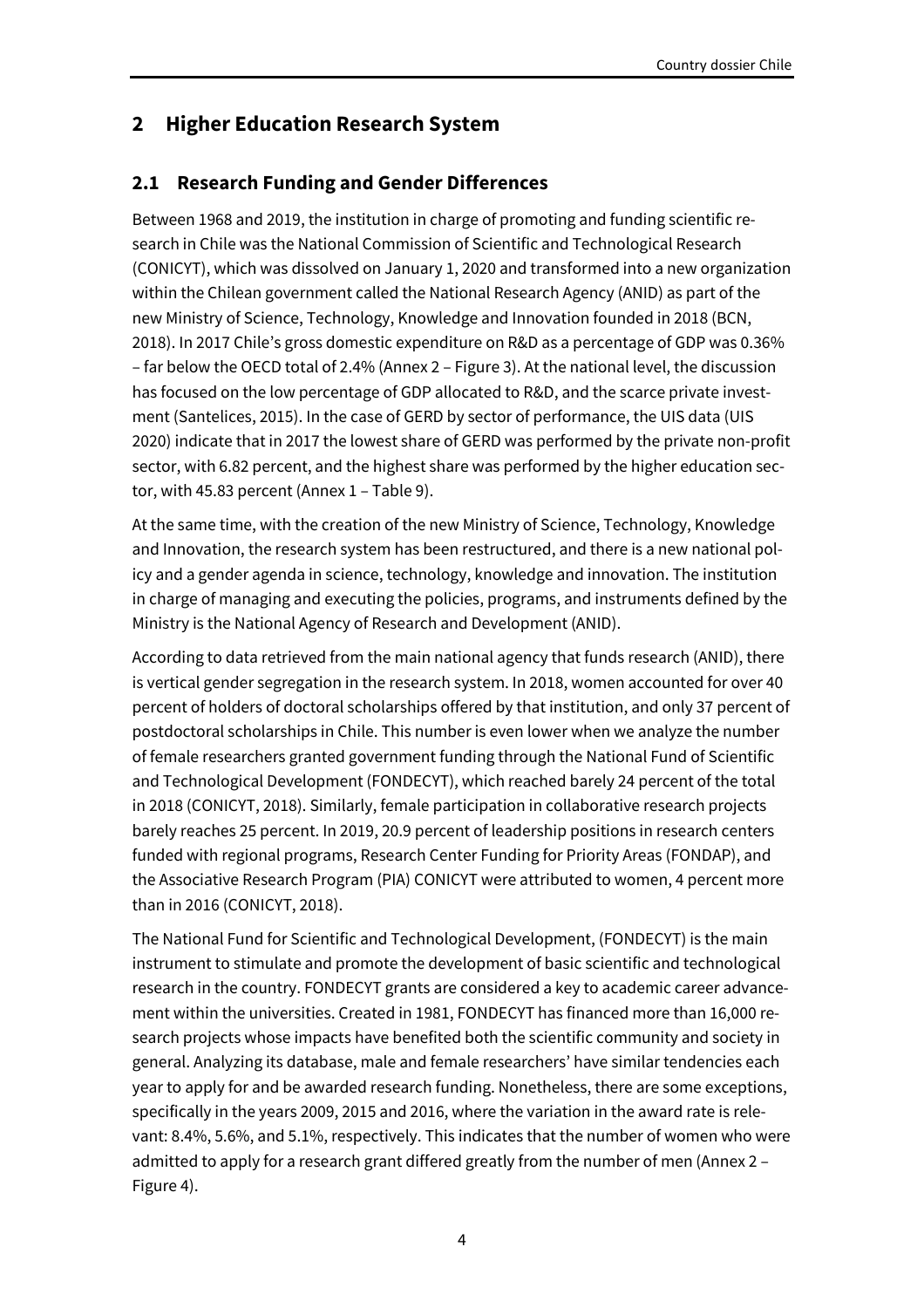According to data retrieved from the Unit of Studies of CONICYT, in the last decade, female participation with admissible research projects has oscillated between 38.6 percent in 2008 and 45.5 percent in 2010, reaching 39.6 percent in 2017 (Annex 2 – Figure 5). The data also indicate that the number of admissible projects led by a female researcher was lower than the number of male researchers with admissible projects in the same years.<sup>1</sup> Results on admissible projects show a stabilizing tendency from 2013 to date, after a significant decrease in the year 2008; the masculinity index is the ratio of the number of men and women who have admissible or awarded projects (CONICYT, 2018) (Annex 2 – Figure 6). Between the years 2008 and 2012, there was an increase in the number of FONDECYT-funded research projects that were led by women, reaching 46.4 percent in 2012. However, in 2017 the number dropped to 39.3 percent.

According to disaggregated data categorizing projects by OECD fields of R&D classification, the FONDECYT program had a significant gender gap in 2017: 40 percent of projects awarded were concentrated in natural sciences; only 26 percent of the projects in that field had a woman as a principal investigator (Annex 2 – Figure 7). In relative terms, the percentage of women participating in innovation and development increased from 36.6 percent in 2010 to 38.9 percent in 2018 (Annex 2 – Figure 8).

According to the Women in Science fact sheet (UNESCO Institute for Statistics, 2019), overall, women account for a minority of the world's researchers. Headcounts (HC) are the total number of people employed in R&D; this includes both full-time and part-time employees. In the last five years, there has been an increase in the number of researchers as a percentage of total R&D personnel. In Chile, researchers as a percentage of total R&D personnel (FTE) was 47.7 percent in 2014 compared to 54.8 percent in 2017. Researchers as a percentage of total R&D personnel (HC) was 50.6 percent in 2014 versus 57.9 percent in 2017 (Annex 1 – Table 10). When it comes to total R&D personnel (HC) by sector of employment, the higher education sector had the highest share (55.4 percent) in 2017 (Annex 1 – Table 12).

# **2.2 Gender and Academic Career**

The growth of the academic profession in Chile has been a slow but significant process (Berrios, 2015), and it has gained strength during the last decades given the development of policies for advanced human capital formation and internationalization, as well as the strengthening of leading research universities in the country (Muñoz-Garcia & Chiappa, 2016). In Chile, based on criteria of academic merit and/or contract, the university academic career regulations are divided into two broad categories: ordinary and adjunct (or special) professorship. While ordinary staff are associated with a higher level of dedication to the university,

<sup>&</sup>lt;sup>1</sup>The CONICYT evaluation process classifies research projects into different categories, depending on the phase of the application process. If a project fulfills the basic requirements, it is considered admissible for evaluation, and it advances to a peer evaluation. If a project scores high in the evaluation process it may obtain funding or be rejected. Since May 2021, the new evaluation system for FONDECYT (one of the main instruments for research funding) has three categories: (a) awarded with funding, (b) awarded without funding, and (c) rejected. The response of the academic community to this new category (awarded without funding) has been controversial, because to get a grant could imply a recognition for the tenure track within the universities but the impossibility to develop a research project with zero funding.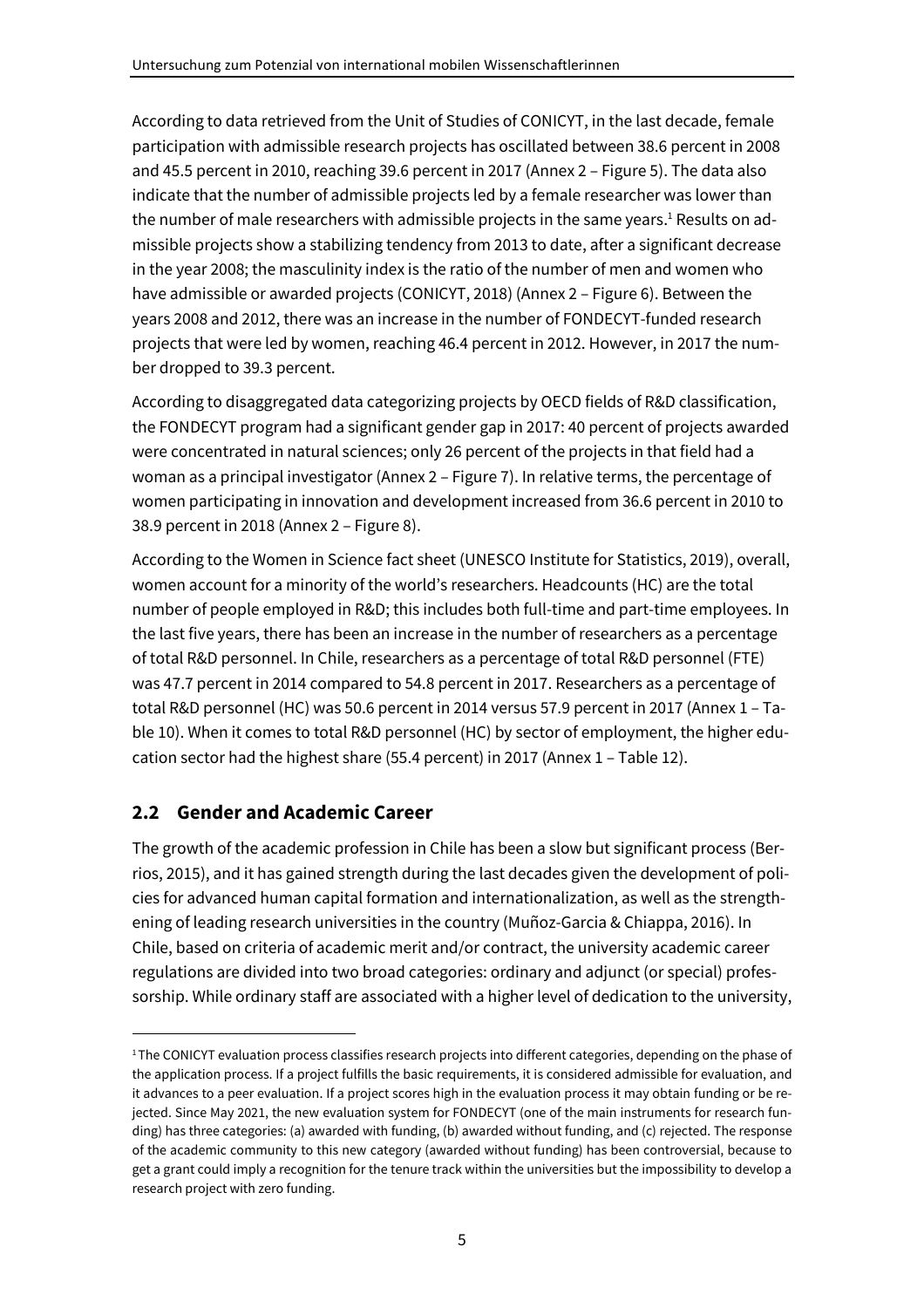developing at least teaching and research tasks, adjunct or special staff are specifically hired for teaching and administration and some research activities. Likewise, during the last decade, applicants for ordinary staff positions are required to have at least a doctorate degree and to actively participate in the application processes for research funds and publications in indexed journals.

In 2019, there were a total of 89,940 scholars working in the higher education system, of whom 56% were men and 44% were women. Based on National Council of Education (CNED) data, since 2011 there has been an exponential increase in the number of women and men in higher academic staff grades, such as doctor and Master, and relative stability in the number of women and men in professional and technical grades (Annex 1 – Table 14). Academic careers in Chile have two recognized hierarchy levels: full-time and part-time. In the overall universe of academics working in the higher education system, 67.8 percent have part-time contracts<sup>2</sup> (Annex 1 –– Table 15). A study by the Higher Education Information System (SIES) shows that the share of women among academic staff in higher education increased from 43 percent in 2015 to 44.5 percent in 2019. The share of women with a doctorate degree among academic staff reached 33.7% in 2019, which represents a 2.6 percentage point increase compared to 2015 (SIES, 2019). The data show two critical issues in relation to the academic profession in higher education: first, that the number of part-time staff is almost twice as high as the number of staff with full-time contracts; second, although men outnumber women at all levels of the system, in the case of people with PhDs, the number of men is almost double the number of women.

Academics who are paid on an hourly basis teach at several universities and rush from one site of work to the next are colloquially known as "*profesores taxi*" (taxi teachers). This notion embodies the devalued and exploited facets of contemporary academic work in a neoliberally regulated system of higher education (Simbürger & Neary, 2016). Similar to the numbers presented in Table 15 (Annex 1), previous studies have shown that hourly paid academics are more prevalent in private universities than in public ones (Berrios 2015, 364). The critical issue here is that although these academics would like to be involved in activities other than teaching, they are excluded from the research culture of the institution (Simbürger & Neary, 2016). Unlike in other countries, the distinctiveness of the Chilean case is that the precarization of academic work is not a recent phenomenon. According to Bernasconi (2008), hourly paid teachers have constituted the majority of the academic workforce in Latin America since the origins of the Latin American university. The Chilean evidence on the distribution by gender in universities shows an unequal reality. Previous studies have shown that the working conditions, the proportion of men and women in senior positions, the number of research projects, and the types of contracts (full- or part-time) are unequal between men and women (Mandiola, et al., 2019). For example, a study conducted by the higher education forum Aequalis (2017) found that the representation of women in leadership positions

<sup>2</sup> In Chile, there are three types of contracts when it comes to academic structure: full-time, part-time and fee contracts. A fee contract is usually a type of part-time contract that exempts the university from any employment relationship. For the purpose of this study, fee contracts are included in the list of part-time contracts.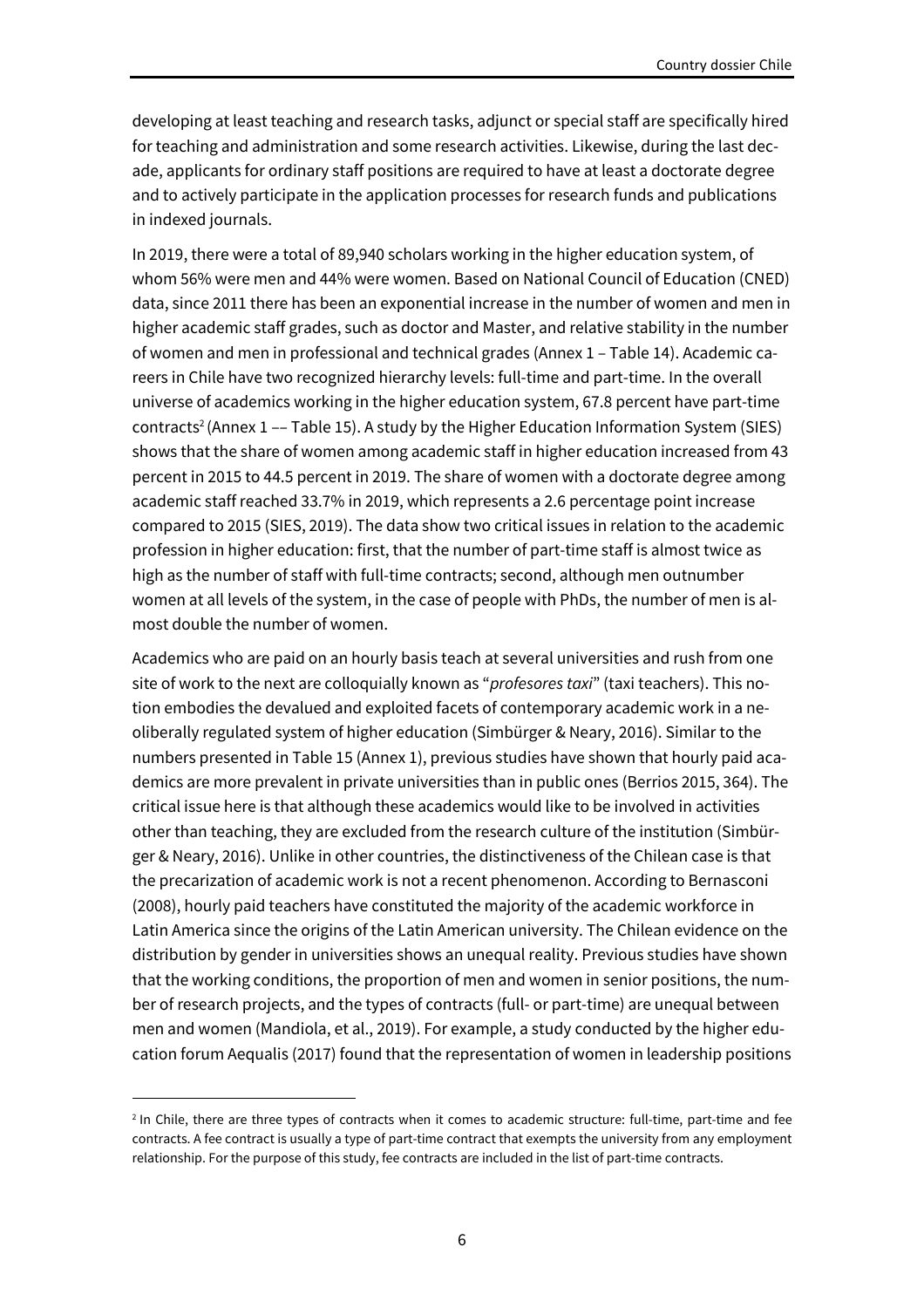at higher education institutions in Chile was lowest at the level of rector. There were only two female rectors, which represents four percent of the total. At the levels of vice-rector and dean, the study found that the share of women was significantly higher, and that participation occurred at similar rates – 25 percent and 23 percent, respectively (Aequalis 2017). Likewise, the concern was raised that[, as of 2019,] 77.8% of full professors were men and that the share of women at that level was thus only 22.2% (Mineduc, 2019). These data show that women remain significantly underrepresented in leadership positions at universities in Chile. Also, a qualitative study on women academics has indicated that academic women who work part-time find it much more difficult to think about starting a family due to the lack of economic security (Simbürger & Neary, 2016).

### **2.3 Institutional Sexism in Higher Education**

In the case of Chile, institutional sexism is the main explanation for the underrepresentation of women in higher education, mostly at the higher level of leadership but also in science. It has been a way of explaining that the problem of gender issues is structural and cannot be fully explained by the available statistics on the presence and absence of women in higher education. The gender picture in higher education in Chile is embedded in a culture of violence (misogyny) that women (and also sexual dissidents) experience within the country. Since 2018, there has been a massive feminist movement in Chile. In May 2018, students at more than 80 percent of the universities left classes and occupied campuses, demanding greater measures of protection in the wake of numerous harassment claims against professors (Muñoz-García & Lira, 2019). They demanded changes in policy, since universities in Chile were not legally required to have sexual harassment policies in place (Jackson, & Muñoz-García, 2019; Muñoz-García, Follegati, & Jackson, 2018). But what was really fueling the protests had roots that ran much deeper than the college campus issues, and this movement impacted the entire system of higher education and Chilean society. The list of demands usually included the reformulation of protocols regarding sexual abuse and harassment, the establishment of offices of gender and diversity, the registration of transgender students under their self-identified first names, and the advancement of a non-sexist education. Also, the students demanded actions, such as gender mainstreaming in university curricula, the creation of mandatory courses on gender and queer studies, affirmative action for women professors, and mentorship programs for women students. It is important to mention this feminist movement because it highlighted critical issues on gender in higher education: the horizontal and vertical segregation at universities; the many ways in which women, including researchers, are discriminated against within the system; and the sexism reproduced in the system, which is the basis for violence against women. It also exposed the lack of studies on gender issues and higher education, including research on issues of sexual harassment, science and leadership, and gender in higher education. Universities have started to take action on these issues: they have negotiated with students and pledged to advance crucial reforms. It is still too early to know whether the promised changes will lead to meaningful institutional and cultural change, but what we already know is the several changes on gender issues that are taking shape in the system of higher education. They include, for example, (a) a new law on Sexual Harassment in Higher Education; b) an agreement on gender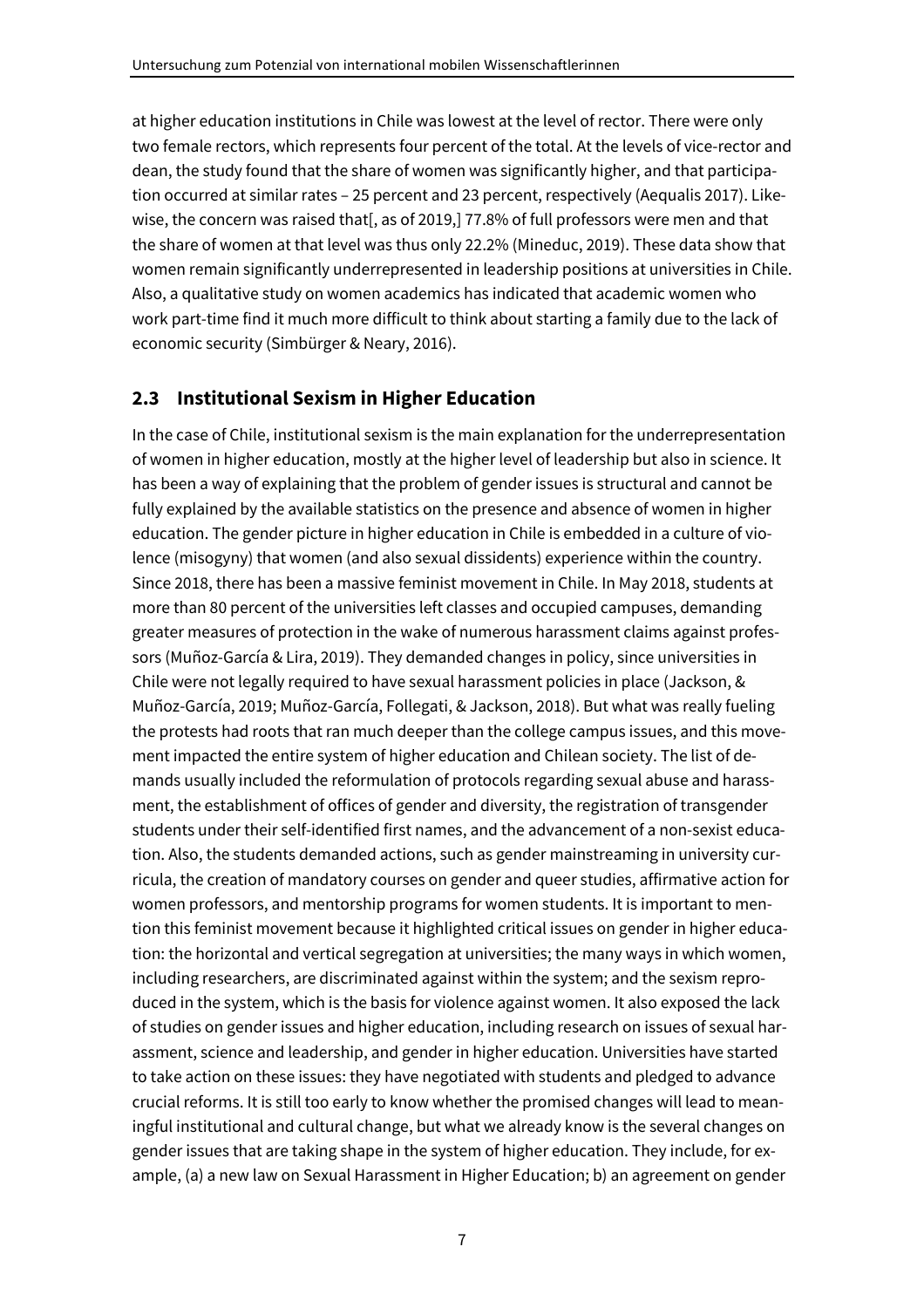equality in higher education; (c) a National Policy on Gender and Science; and d) some university steps on addressing gender issues in academic spaces. While these new policies on gender in higher education do not fully explain and address the problem of gender, it helps to get a picture of the deep change the country is going through.

*A new law on sexual harassment in higher education.* On August 2019, Chile's Senate approved a bill requiring state-supported higher education institutions to create detailed protocols to respond to sexual harassment. The initiative "*recognizes and protects the right of everyone to work in spaces free of violence and gender discrimination*." The bill was originally created by the Chilean Network of Women Researchers (RedI), an advocacy group of women researchers that promotes gender equality in science and research in Chile. Under the proposed law, universities would be required to adopt a concrete definition of harassment and establish consistent punishments for harassers, or risk losing state accreditation and funding.

*An agreement on gender equality in higher education.* As one of the consequences of the feminist May 2018 mobilizations, the Council of Rectors of Chilean Universities (CRUCH) created the Gender Equality Commission to evaluate the development and implementation of gender policies in its universities. Among one of the first diagnoses that this commission developed in 2018 was the absence of institutions that address gender inequality in universities. Only seven of the 30 universities that belong to CRUCH had a gender office, and, as mentioned above, the fact that [in 2018] almost 80 percent of full professors were men raised concern about gender differences in the academic career path.

In addition to the Gender Equality Commission, a *national agreement* was created in 2018; all higher education institutions, including Technical Training Centers (CFT) and Professional Institutes (IP), were invited to sign it. To date, the agreement has been signed by 24 institutions: 15 IP and CFT and 9 universities. The objective of this national agreement is to promote gender equality, facilitating the creation of institutional policies that seek to promote the participation and representation of women in higher education institutions. It comprises inter alia agreements (a) to establish the commitment of the institutions to adopt measures and implement programs towards the inclusion and participation of women in the academic sphere and in institutional management; (b) to ensure the eradication of barriers that disadvantage the development of women in academia; (c) to guarantee equal opportunities; and (d) to incorporate affirmative action measures whose purpose is to encourage higher education institutions to achieve a minimum percentage of female presence among their authorities. The national agreement is a mechanism that will promote and accelerate gender parity in this area (Mineduc 2019).

*A national policy on gender and science*. In 2013, the National Commission for Scientific and Technological Research of Chile, (formerly CONICYT, today ANID), prepared its first version of the Institutional Equity Policy with the aim of establishing a series of actions aimed at advancing in granting equal opportunities to women in the field of research, science, technology, education and innovation. In 2016, however, it was deemed necessary to update and deepen the definitions established therein, in consideration of the new challenges of materializing in a more concrete and transversal way. In this way, the Institutional Gender Policy

8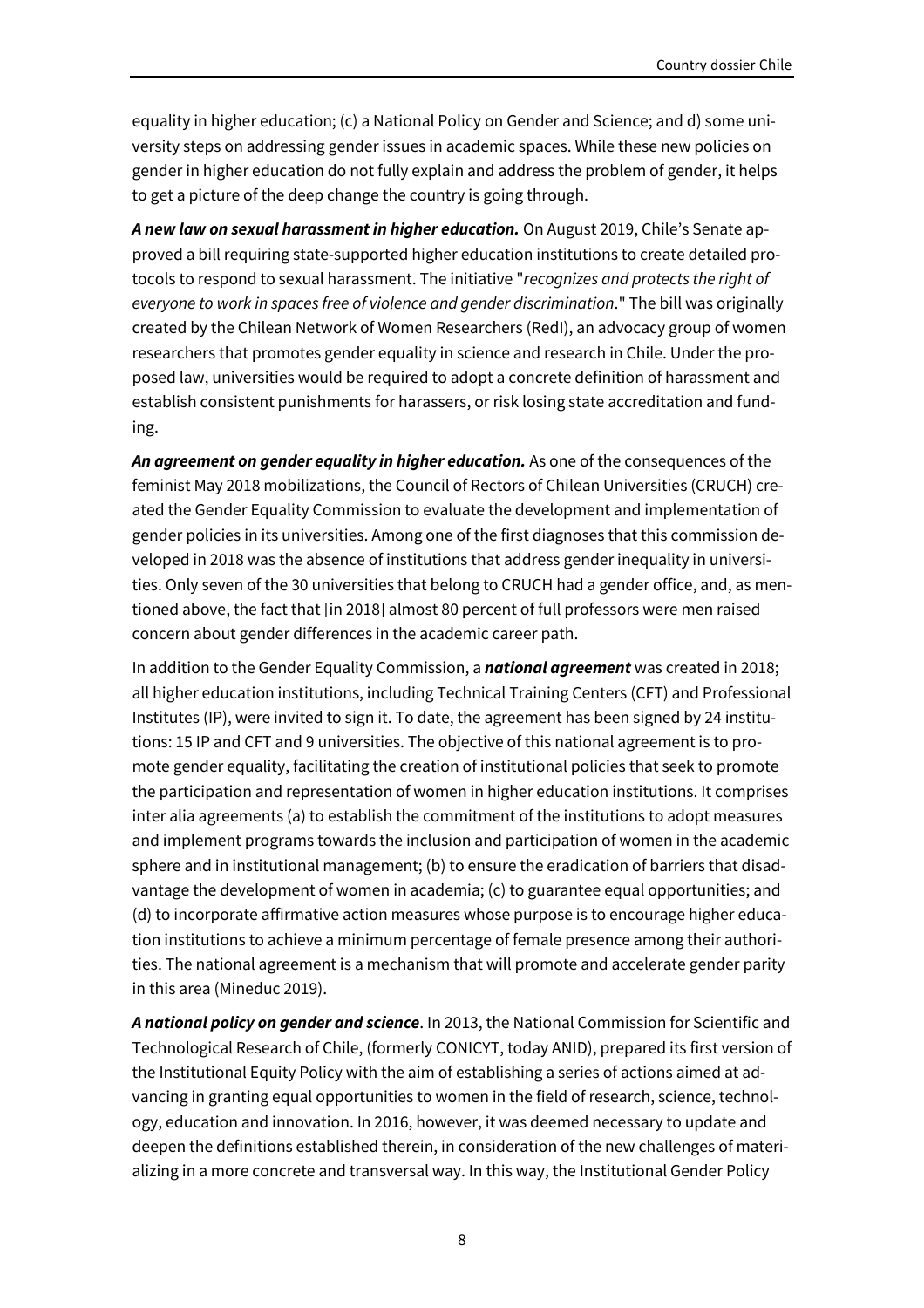(2017–2025) was created. It proposed a diagnosis, the strategic axes and objectives aimed at transforming barriers, gaps and gender inequities in science and technology, an Annual Action Plan and a Policy Monitoring and Follow-up System (CONICYT, 2017).

During 2020, one priority of the new Ministry of Sciences, Technology, Knowledge and Innovation (CTCI) was the design of a new institutional framework for the national system that aims to expand and strengthen the capacity to generate research in Chile. Among the guiding principles of the CTCI National Policy are excellence and adaptability, associativity, openness and transparency, ethics and diversity. The latter seeks to ensure equal opportunities, gender equity, and inclusive views to participate in the generation and use of knowledge, technology and innovation. This document is accompanied by the construction of a *National Policy on Gender Equality* that will be presented in May 2021.

*University steps to address gender*. Since 2018, new gender units have been established at 21 of the 60 universities in Chile. The gender units in higher education are created to strengthen university institutions in matters of gender equity (or equality) and diversity, promoting university anti-discrimination policies that guarantee equal rights and opportunities for all. Through these gender units, the universities aim to guarantee safe spaces, free from discrimination and gender violence within academia. In addition, these units promote spaces for reflection, dissemination and dialogue on these issues. In some institutions, the current measures also address social co-responsibility and the implementation of activities, courses and academic content with a gender perspective. It should be noted that, through their service offices, these units are also in charge of receiving and following the due process associated with complaints about acts of gender violence, aggression and/or discrimination. In interviews with heads of gender units at various universities in the country, the predominant – mainly patriarchal – sociocultural structure in Chile was identified as the main challenge these offices have faced since their creation. This issue is relevant not only because it hinders the development of women in all aspects of life – economic, professional, personal, academic, sexual, etc. – but also because it impacts the advancement of institutional policies that address gender issues. One example is the fact that the mechanisms to address gender issues within universities have emerged mainly as reactive measures to the demands of academics and students, rather than as a structural approach aimed at improving the conditions of the community. In this sense, the lack of structural policies that treat gender as a variable that affects society as a whole – including the academic spaces – prevents women from developing their potential and contributing to the spaces in which they decide to work.

# **2.4 Internationalization**

Internationalization policy has been raised in Chile as a priority issue for the country and has been established as one of the four central axes of Chilean higher education (OECD & World Bank, 2010). Although internationalization processes have been scarcely promoted at the undergraduate education level (Geldres et al., 2013), a strong initiative for postgraduate scholarships abroad has been stimulated within the framework of an advanced human capital training policy (appointment). As a way of responding to the low number of doctorates in the country, the Chile Scholarship Program (BCP) has been enhanced since 2008, granting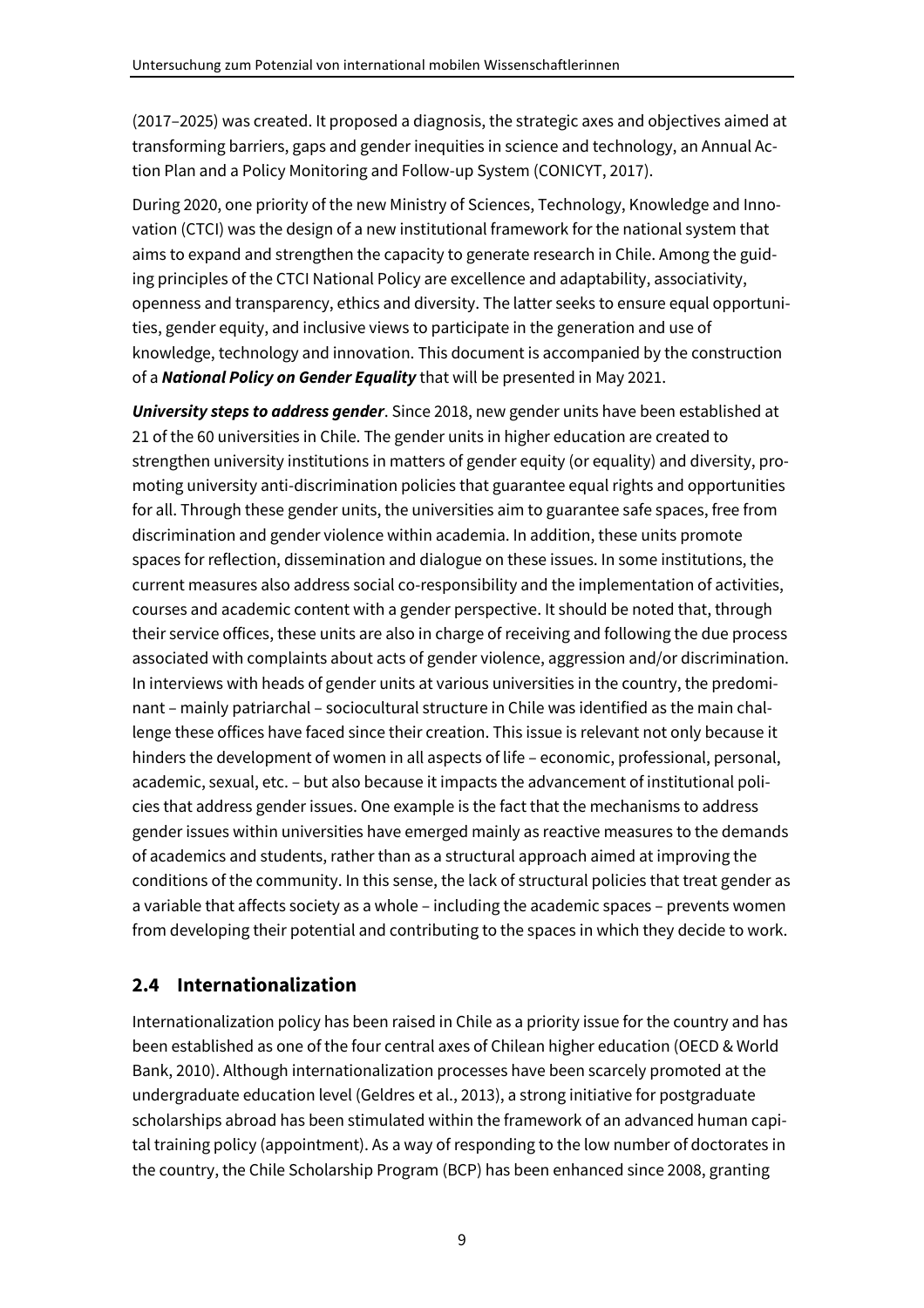thousands of scholarships abroad at universities ranked among the 100 best higher education institutions, according to the Academic Ranking of World Universities (ARWU), also known as the Shanghai Ranking (Chiappa & Mejias, 2019). Undoubtedly, the requirement that the Shanghai Ranking be used to choose an institution has oriented international movement toward universities in the global rankings, and has directed doctoral scholarship holders toward specific countries such as the United States and England. Currently, the funds for scholarships abroad have been redirected to the budget of the employment sector, which means that this benefit is suspended for the period 2021. Scholars who studied abroad and who were interviewed for this dossier consider that the cutting of funding has a direct impact on the decision to study abroad and affects the possibilities of forming advanced human capital, considering that the current global economic situation has already truncated the expectations of many researchers.

According to data provided by the National Agency of Research and Development (ANID, 2021), the Chile Scholarship Program awarded 14,355 scholarships between 2008 and 2018 – 7,916 in the Master's scholarship program and 6,439 in the doctorate scholarship program. During this period, the host countries with the highest number of recipients of these scholarships were: England (4,701), United States (2,414), Spain (2,142), and Australia (1709). Looking at the doctoral scholarship program in 2008, the main host country was Spain (59 scholarships), followed by England (47). In 2018, the main host country was England, which received 111 Chilean scholars, followed by Spain, which received 83. In the case of Master's scholarships in 2008, the main host country was Australia (91), followed by England (89). In 2018, the main host country was England, which received 115 scholars, followed by Spain, which hosted 43 scholars.

A total of eight women who work in different spaces related to higher education were interviewed for this dossier. Four of the interviewees work in gender units at different universities throughout the country. The fifth interviewee is a policymaker who works at the Ministry of Science, Knowledge, Technology and Innovation in the design of a national gender agenda; the sixth is vice chancellor of internationalization of a metropolitan university; the seventh is the coordinator of a program in higher education; and, finally, the eighth interviewee works as director of an organization of Chilean women researchers. Considering the context of the COVID-19 pandemic, the interviews were conducted and recorded via a digital video conferencing platform. To recruit the participants, non-probabilistic convenience sampling was used, since one of the main difficulties was linked to the availability of subjects who could be part of the study. The criteria for selecting the interviewees included, first, that they should have an external perspective on the Alexander von Humboldt Foundation network; and second that they should work in an institution or organization whose focus is research, science, internationalization, or gender themes in higher education. Because of the new creation of gender units at universities, four of the interviewees are in charge of such units and also participated in their creation. Among the topics discussed were gender and research issues, the new national policy on gender in science, and the main challenges and opportunities in the Chilean context in relation to gender issues and internationalization.

The interviews with the policymakers in the area of science and internationalization and with the women researchers who have done their doctorates and/or postdocs abroad,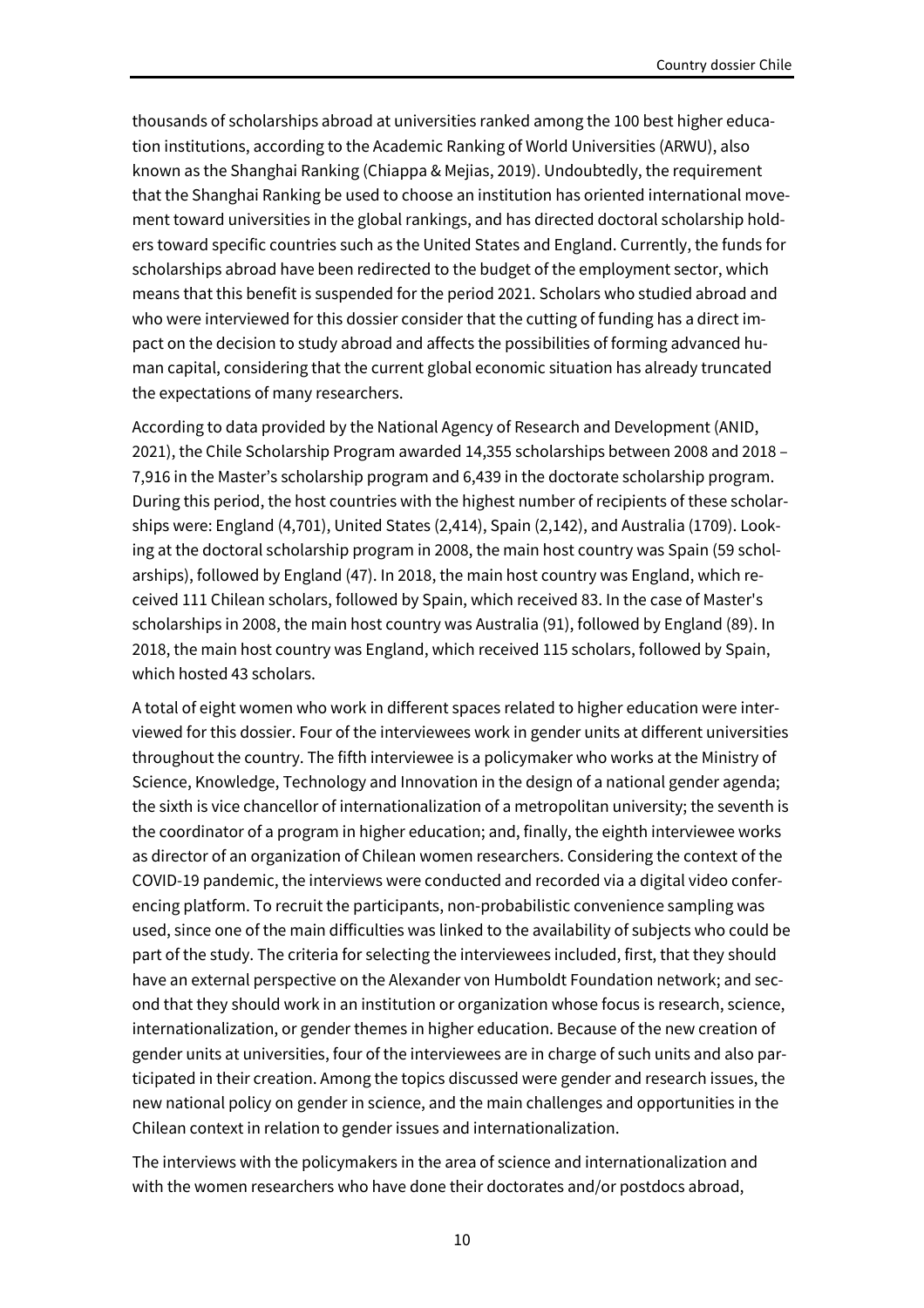revealed that they consider academic mobility to be a prerequisite for developing a successful career in research in Chile. For this reason, studying or doing internships abroad becomes a relevant aspect of academic career advancement. Most of the interviewees addressed the maternity issue as fundamental in the analysis of their decision to study abroad. The scholarships provide for an amount per child; however, this is too low to study as a mother and without the support of family networks available to them in their home country. According to the interviewees, "*these scholarships are designed for people without children; therefore, the option is for women to delay maternity, or [the scholarships] are created to be awarded mostly to men.*" Likewise, another issue that emerged were the class barriers that impact the possibilities of international mobility. The requirement that host universities should rank among the most important in the world obliges scholars to be fluent in English and to have networks that allow researchers to be accepted in the best universities in the world. Previous studies in this area have highlighted not only the tensions that the Chile Scholarship Program has had from its design, but also the imbalances in its implementation (Chiappa & Munoz-García, 2016).

In the particular case of Germany, there have been at least four different scholarships offered to Chilean students sponsored by Germany and/or German foundations (Annex 1 – Table 16). Based on data from the database of the ANID (2021), in 2008 there were 16 Master's and doctorate scholarship holders (5 women and 11 men). Of the 13 doctoral scholarship holders, five were women (two in natural sciences, one in social sciences, and two in humanities) and eight were men (one in medical and health sciences, two in natural sciences, two in social sciences, two in humanities, and one in engineering and technology). There were three Master's scholarship holders, all of whom were men. In 2018, six doctorate scholarships and three Master's scholarships were awarded. Three of the doctorate scholarship holders were women (all three were studying natural sciences) and three were men (one in agricultural sciences, one in social sciences, and one in humanities).All three Master's scholarship holders were men.

Comparing international mobility in the region, data for 2015–2016 obtained from the *Wissenschaft weltoffen* report 2019 (German Academic Exchange Service, DAAD, 2019) show that there was a percentage variance of 2.8% in the number of Chilean students abroad. The corresponding figures for Colombia and Mexico were 3.5% and 9.8%, respectively (Annex 1 – Table 17). The mobility balances of academics in countries such as Chile show a larger percentage of academic authors entering the country (55 percent) than leaving (45 percent).

# **3 Further Remarks**

The Chilean higher education system has expanded and diversified during the past decades. Consequently, female participation in higher education has increased at all levels of the system, including science and research. However, the data collected from the documents, databases, and interviews show that this growth has not been accompanied by policies that address the historical gender discrimination and promote academic spaces without violence. Similar to other Latin American countries, women participate in the higher education system, but their conditions differ from those of their male colleagues. The data indicate that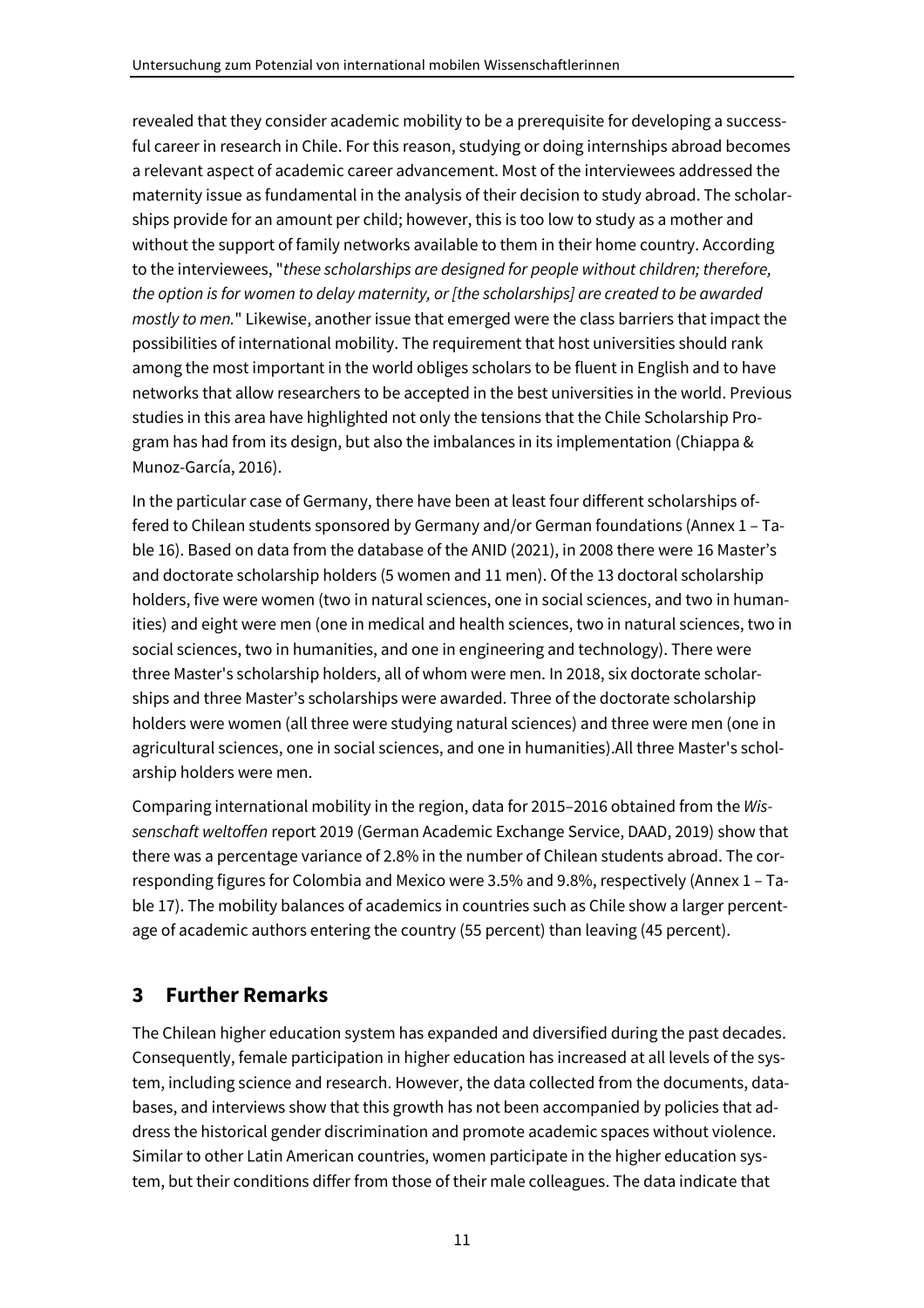women's participation decreases at the level of Master's and doctoral degrees. Although women participate as teachers in universities, their participation decreases at higher levels of the academic hierarchy – as of 2019, only 22% of full professors were women. Consistent with these data, women receive less research funding than their male colleagues, either when participating in research projects or leading them.

In the case of Chile, beyond the numbers presented, the greatest challenge on gender issues in the country has been violence and discrimination for reasons of gender. In May 2018, the feminist movement began exposing these issues, and since then the universities and institutions related to the system of higher education, such as the Ministry of Science, Knowledge, Technology and Innovation and the Council of University Rectors (CRUCH) have created new policies to address gender issues and to develop (and reimagine) academic spaces from a gender perspective. It is important to mention that these new laws and institutional policies under construction are connected with reforms at the national level, such as the creation of a new constitution for the country, with gender parity and a strong feminist movement that it is changing not only the political scene but also moving the fence of the possible in the system of higher education and society as whole.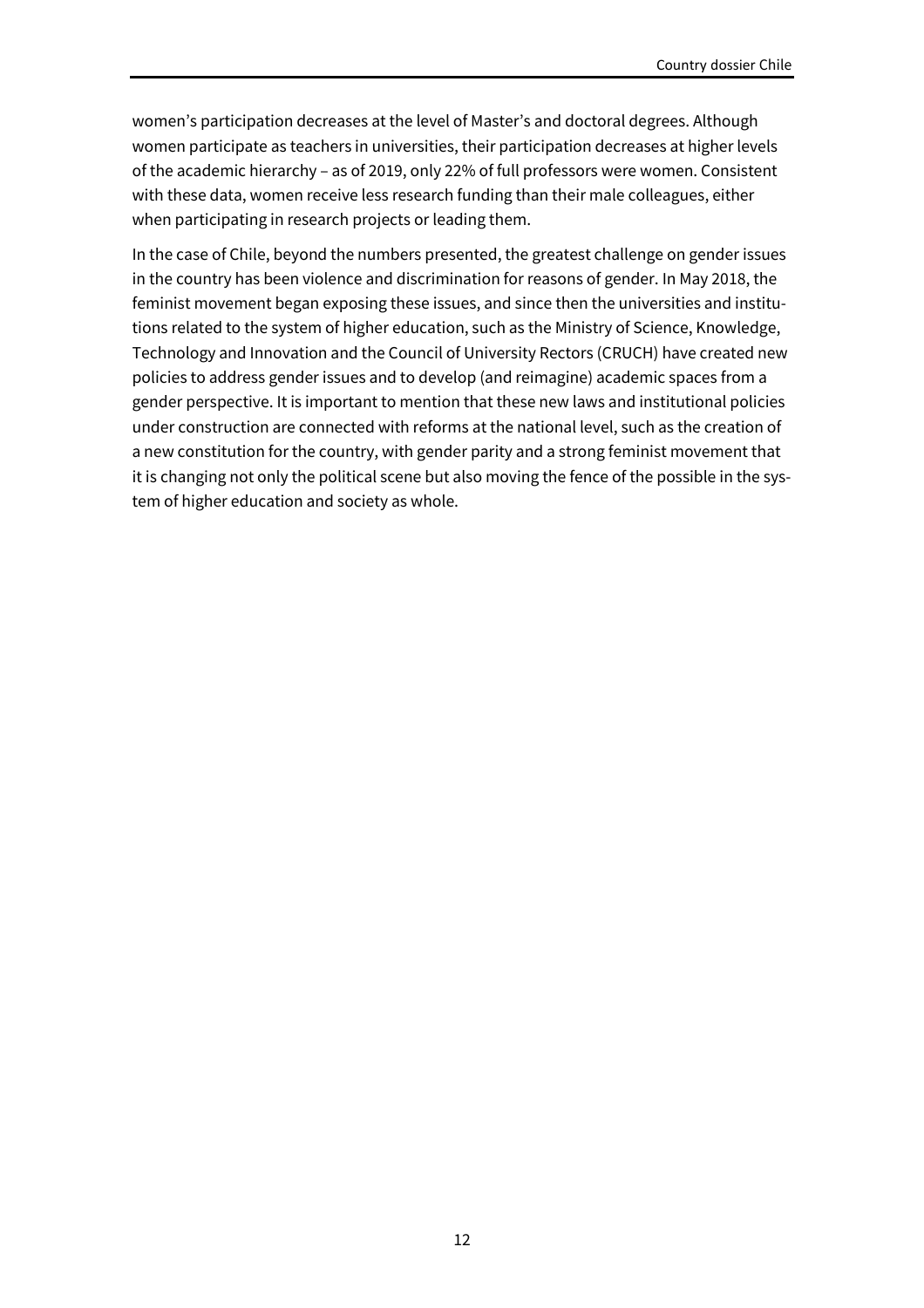# **Annex 1: Tables**

#### **Table 1 Gross Enrollment (Undergraduate and Postgraduate) in Higher Education by Type of Institution**

|      |               | <b>University</b> | <b>Professional In-</b><br>stitute | <b>Technical College</b> | <b>Total</b> |
|------|---------------|-------------------|------------------------------------|--------------------------|--------------|
| 2005 | F             | 465,494           | 122,786                            | 72,050                   | 660,330      |
|      | $\frac{0}{0}$ | 70.5              | 18.6                               | 10.9                     | 100          |
| 2007 | F             | 505,316           | 146,327                            | 83,993                   | 735,636      |
|      | $\frac{0}{0}$ | 68.7              | 19.9                               | 11.4                     | 100          |
| 2009 | F             | 564,793           | 182,381                            | 101,085                  | 848,259      |
|      | $\frac{0}{0}$ | 66.6              | 21.5                               | 11.9                     | 100          |
| 2011 | F             | 650,175           | 252,160                            | 134,877                  | 1,037,212    |
|      | $\%$          | 62.7              | 24.3                               | 13.0                     | 100          |
| 2013 | F             | 681,130           | 318,582                            | 137,224                  | 1,136,936    |
|      | $\frac{0}{0}$ | 59.9              | 28.0                               | 12.1                     | 100          |
| 2015 | F             | 703,262           | 370,132                            | 141,477                  | 1,214,871    |
|      | %             | 57.9              | 30.5                               | 11.6                     | 100          |
| 2017 | F             | 724,238           | 372,385                            | 133,263                  | 1,229,886    |
|      | %             | 58.9              | 30.3                               | 10.8                     | 100          |
| 2019 | F             | 737,903           | 382,327                            | 134,234                  | 1,254,464    |
|      | $\%$          | 58.8              | 30.5                               | 10.7                     | 100          |

Source: Gross Enrollment in the Higher Education System (CNED, 2021) https://www.cned.cl/indices/matricula-sistema-de-educacion-superior

**Table 2 Share of Tertiary Graduates in 2018 by Field of Study and Sex (%)** 

| <b>Field of study</b>                        | <b>Total by</b><br>area | Women | Men |
|----------------------------------------------|-------------------------|-------|-----|
| Education                                    | 14                      | 21    | 6   |
| Arts and humanities                          | 3                       | 3     | 3   |
| Social sciences, journalism and information  | 4                       | 5     | 3   |
| Business, administration and law             | 25                      | 25    | 24  |
| Natural sciences, mathematics and statistics |                         | 1     |     |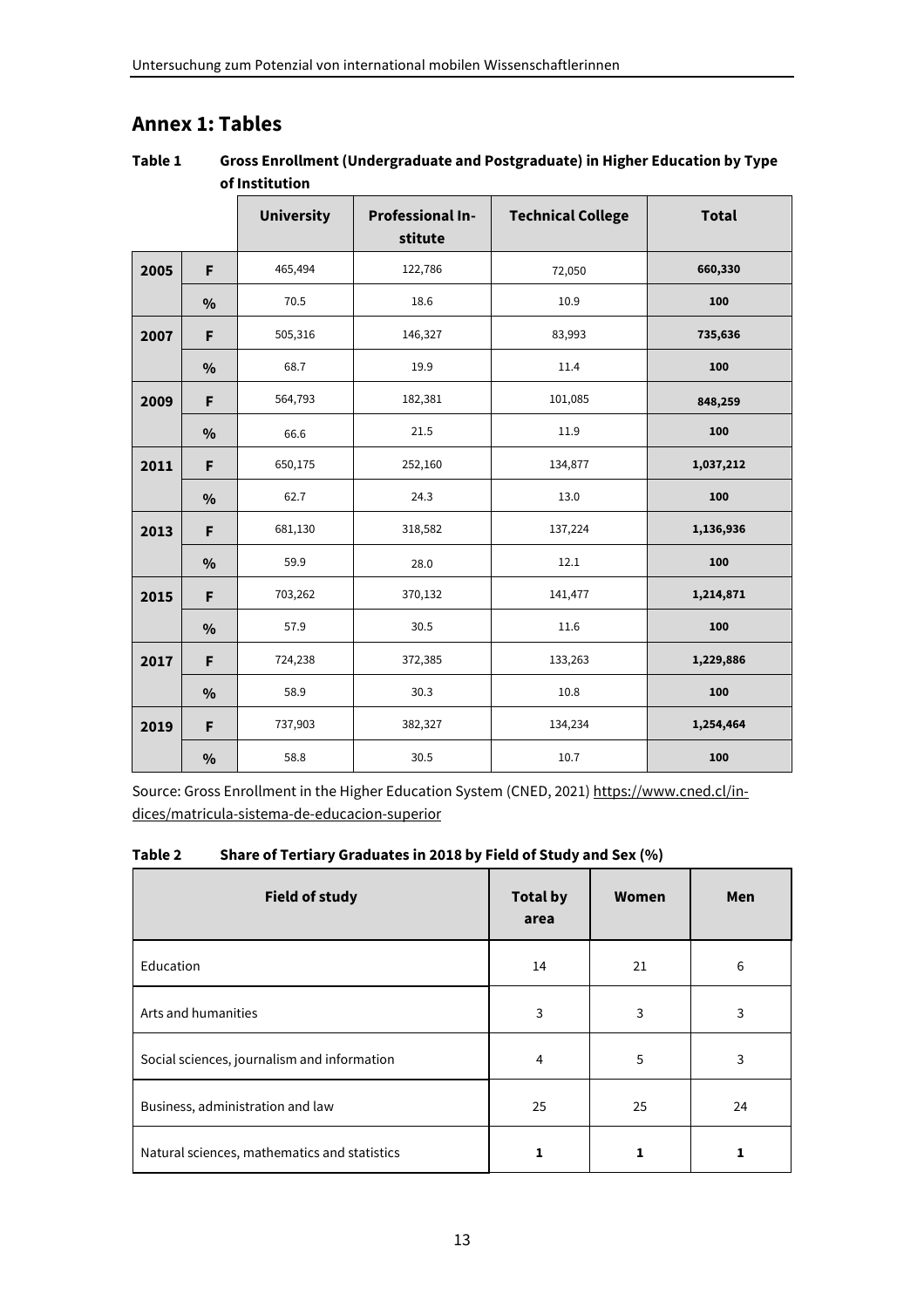| Information and Communication Technologies      | 3  | 1    | 6  |
|-------------------------------------------------|----|------|----|
| Engineering, manufacturing and construction     | 17 | 5    | 32 |
| Agriculture, forestry, fisheries and veterinary | 2  | 1    | 2  |
| Health and welfare                              | 22 | 31   | 11 |
| Services                                        | 9  | 8    | 11 |
| <b>Total</b>                                    |    | 100% |    |

Source: OECD, 2020.

#### **Table 3 Enrollment in Tertiary Education in ISCED Programs**

| <b>Enrollment in tertiary education, both sexes</b> | 2014   | 2015   | 2016   | 2017   | 2018   |
|-----------------------------------------------------|--------|--------|--------|--------|--------|
| ISCED 6: Bachelor's or equivalent                   | 764133 | 770904 | 782588 | 789643 | 805053 |
| <b>ISCED 7: Master's or equivalent</b>              | 89093  | 86658  | 89992  | 92962  | 96620  |
| ISCED 8: Doctoral or equivalent                     | 4775   | 5003   | 5354   | 5381   | 5789   |

Source: UNESCO Institute for Statistics (UIS), 2020.

#### **Table 4 Tertiary Graduates (ISCED 6 and 7) by Sex and Level of Education**

|                                                        | <b>Sex</b> | 2013 | 2014 | 2015 | 2016 | 2017 | 2018 |
|--------------------------------------------------------|------------|------|------|------|------|------|------|
| <b>Bachelor's or equiva-</b><br>lent level (ISCED 2011 | Women      | 54.3 | 53.3 | 54.4 | 54.9 | 55.2 | 55.2 |
| level 6)                                               | Men        | 45.7 | 46.7 | 45.6 | 45.1 | 44.8 | 44.8 |
| <b>Master's or equivalent</b>                          | Women      | 55.5 | 55.2 | 55.6 | 56.5 | 58.3 | 56.7 |
| level (ISCED 2011 level<br>7)                          | Men        | 44.5 | 44.8 | 44.4 | 43.5 | 41.7 | 43.3 |

Source: OECD, 2020.

#### **Table 5 Doctoral Degrees (ISCED 8) by Sex**

|       | 2013 | 2014 | 2015 | 2016 | 2017 | 2018 |
|-------|------|------|------|------|------|------|
| Women | 45.9 | 45.5 | 45.0 | 41.0 | 43.9 | 42.6 |
| Men   | 54.1 | 54.5 | 55.0 | 59.0 | 56.1 | 57.4 |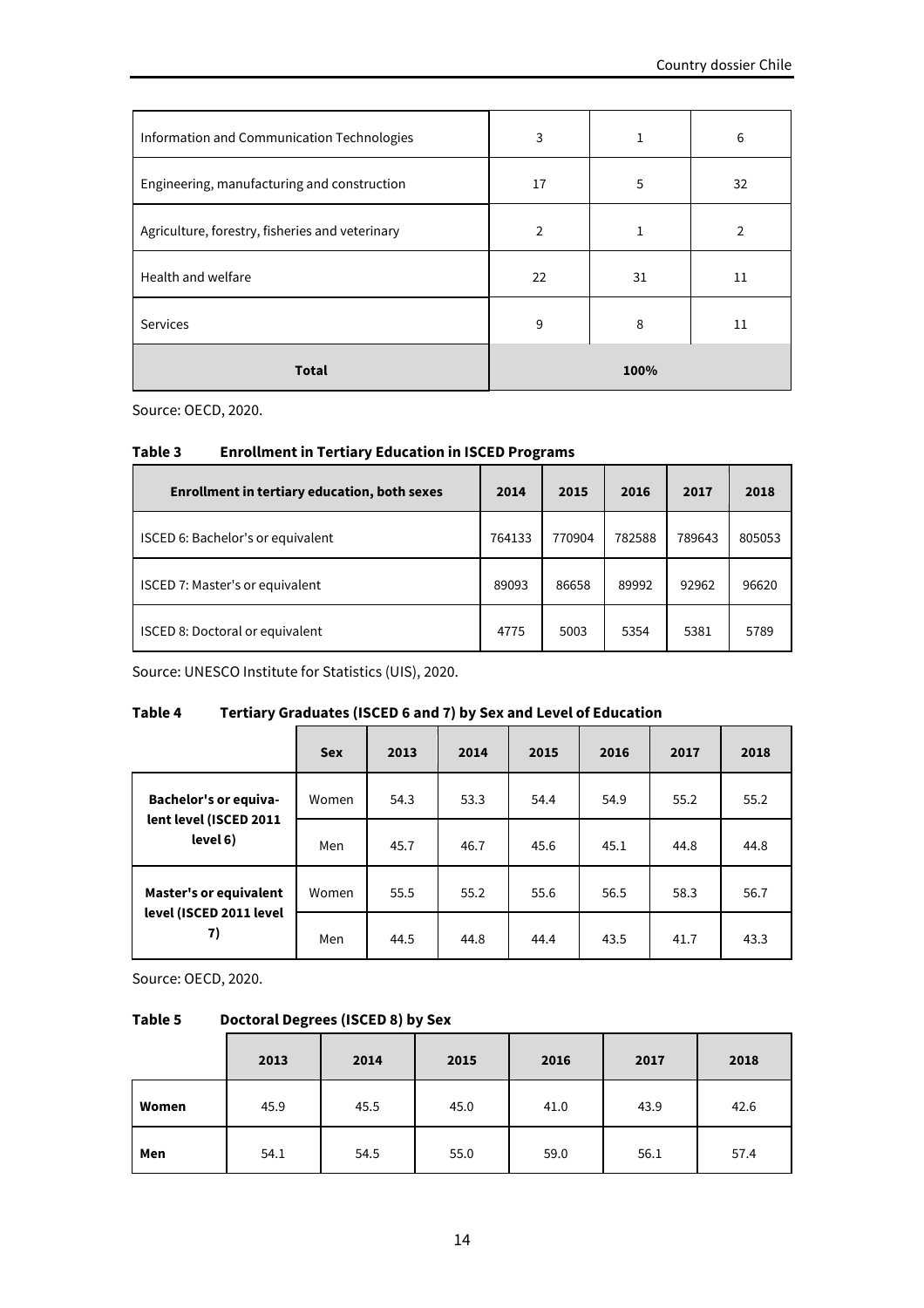Source: OECD, 2020.

| <b>Field of knowledge</b>                           | 2013 | 2014 | 2015 | 2016 | 2017 |
|-----------------------------------------------------|------|------|------|------|------|
| Education                                           | 216  | 235  | 244  | 223  | 244  |
| <b>Arts and Humanities</b>                          | 653  | 695  | 634  | 742  | 749  |
| Social Sciences, Journalism and Information         | 462  | 489  | 476  | 479  | 467  |
| Business, Administration and Law                    | 138  | 192  | 174  | 251  | 247  |
| <b>Natural Sciences, Mathematics and Statistics</b> | 1598 | 1569 | 1695 | 2022 | 2019 |
| Information and Communication Technologies          | 62   | 70   | 78   | 78   | 84   |
| Engineering, Manufacturing and Construction         | 719  | 730  | 805  | 759  | 791  |
| Agriculture, Forestry, Fisheries and Veterinary     | 331  | 363  | 381  | 363  | 355  |
| Health and Welfare                                  | 293  | 427  | 512  | 433  | 412  |

**Table 6 Enrollment in Doctoral Programs by Field of Knowledge in Chile** 

Source: OECD, 2020.

#### **Table 7 Female Researchers as a Percentage of Total Researchers, by Sector of Employment (FTE and HC)**

|                                                                       |                     | 2013 | 2014 | 2015                                                                                                         | 2016 | 2017 |
|-----------------------------------------------------------------------|---------------------|------|------|--------------------------------------------------------------------------------------------------------------|------|------|
| Female researchers as a percentage<br>of total researchers - Business | <b>FTE</b>          | 33.0 | 26.9 | 27.2                                                                                                         | 28.7 | 31.4 |
| enterprise                                                            | НC                  | 32.6 | 25.8 | 28.1<br>26.3<br>41.6<br>40.3<br>41.9<br>41.8<br>33.2<br>32.3<br>33.4<br>32.6<br>36.9<br>42.0<br>37.6<br>42.3 | 29.9 |      |
| Female researchers as a percentage                                    | <b>FTE</b>          | 42.1 | 37.0 |                                                                                                              |      | 39.4 |
| of total researchers - Government                                     | HC.<br>41.8<br>37.7 | 40.5 |      |                                                                                                              |      |      |
| Female researchers as a percentage                                    | <b>FTE</b>          | 33.5 | 32.4 |                                                                                                              |      | 34.4 |
| of total researchers - Higher educa-<br>tion                          | НC                  | 33.2 | 32.6 |                                                                                                              |      | 34.4 |
| Female researchers as a percentage                                    | <b>FTE</b>          | 38.4 | 35.3 |                                                                                                              |      | 41.1 |
| of total researchers - Private non-<br>profit                         | НC                  | 39.1 | 34.1 |                                                                                                              |      | 42.2 |

Source: UNESCO, 2020.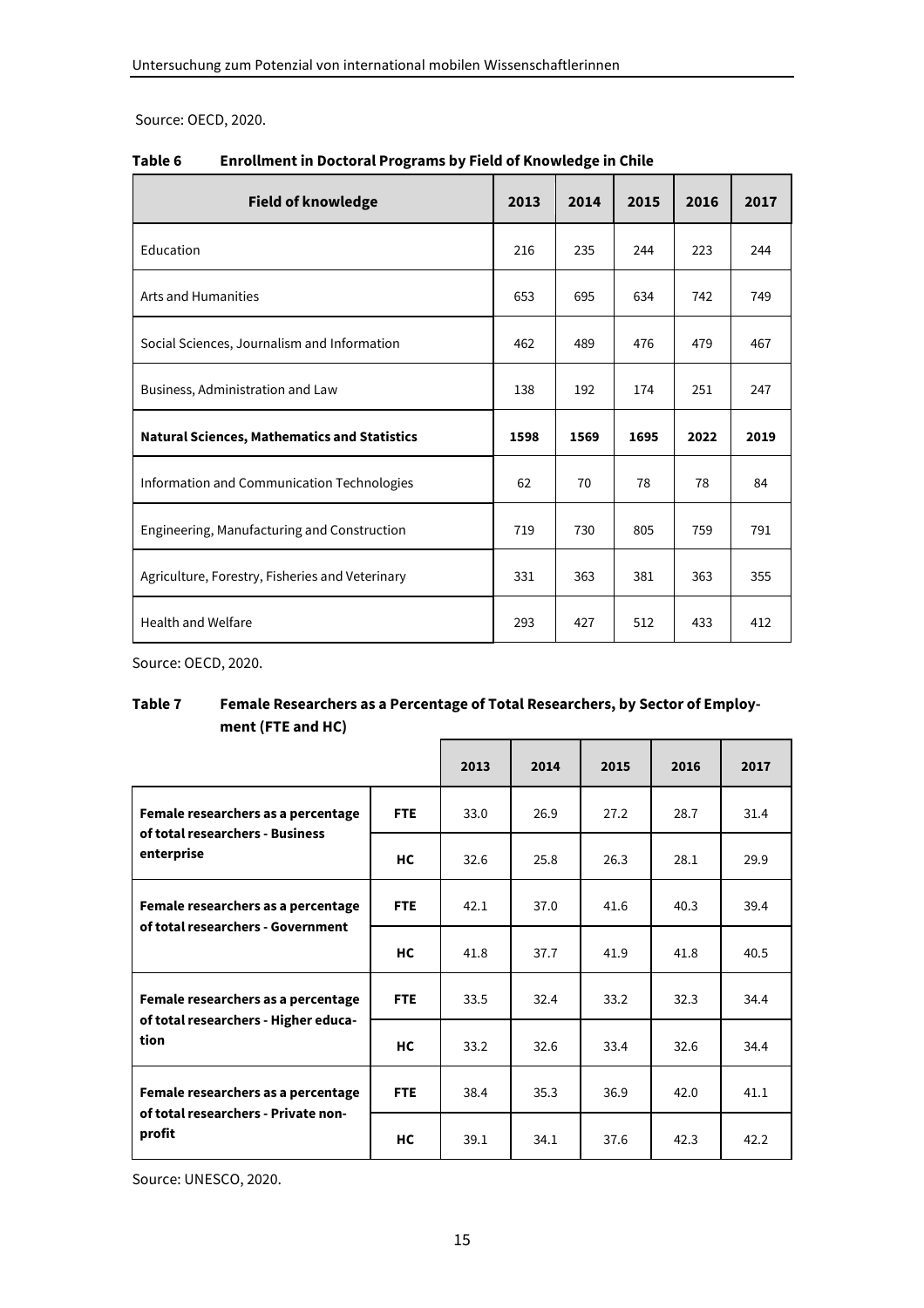| Table 8 | <b>Percentage of Female Teachers in Tertiary Education</b> |
|---------|------------------------------------------------------------|
|---------|------------------------------------------------------------|

|                                                        | 2014 | 2015 | 2016 | 2017 | 2018 |
|--------------------------------------------------------|------|------|------|------|------|
| Percentage of female teachers in<br>tertiary education | 42.4 | 42.5 | 42.8 | 43.0 | 43.6 |

Source: National Council of Education (CNED, 2020).

#### **Table 9 GERD by Sector of Performance (%)**

| <b>Chile</b>               | 2009  | 2010                     | 2011                     | 2012                     | 2013                     | 2014  | 2015  | 2016  | 2017                     |
|----------------------------|-------|--------------------------|--------------------------|--------------------------|--------------------------|-------|-------|-------|--------------------------|
| <b>Business enterprise</b> | 29.32 | 29.62                    | 34.04                    | 34.43                    | 35                       | 33.38 | 34.3  | 37.69 | 34.24                    |
| Government                 | 3.34  | 3.69                     | 3.97                     | 4.08                     | 8.4                      | 8.14  | 7.81  | 12.9  | 13.11                    |
| Higher education           | 39.81 | 38.53                    | 32.41                    | 34.27                    | 39.32                    | 38.96 | 38.53 | 43.06 | 45.83                    |
| Private non-profit         | 27.53 | 28.16                    | 29.57                    | 27.23                    | 17.28                    | 19.52 | 19.35 | 6.36  | 6.82                     |
| Not specified              | ۰     | $\overline{\phantom{a}}$ | $\overline{\phantom{a}}$ | $\overline{\phantom{a}}$ | $\overline{\phantom{a}}$ |       | -     | ٠     | $\overline{\phantom{0}}$ |

Source: UNESCO Institute for Statistics (UIS), 2020

| Table 10 | Researchers as percentage of R&D personnel |
|----------|--------------------------------------------|
|          |                                            |

| <b>Indicator</b>                                                   | 2013 | 2014 | 2015 | 2016 | 2017 |
|--------------------------------------------------------------------|------|------|------|------|------|
| Researchers as a percen-<br>tage of total R&D person-<br>nel (FTE) | 44.5 | 47.7 | 53.6 | 54.0 | 54.8 |
| Researchers as a percen-<br>tage of total R&D person-<br>nel (HC)  | 50.4 | 51.9 | 57.2 | 56.8 | 57.9 |

#### **Table 11 Researchers per Million Inhabitants, per Thousand Labor Force and per Thousand Total Employment (FTE and HC)**

|  |  | 2013 | 2014 | 2015 | 2016 | 2017 |
|--|--|------|------|------|------|------|
|--|--|------|------|------|------|------|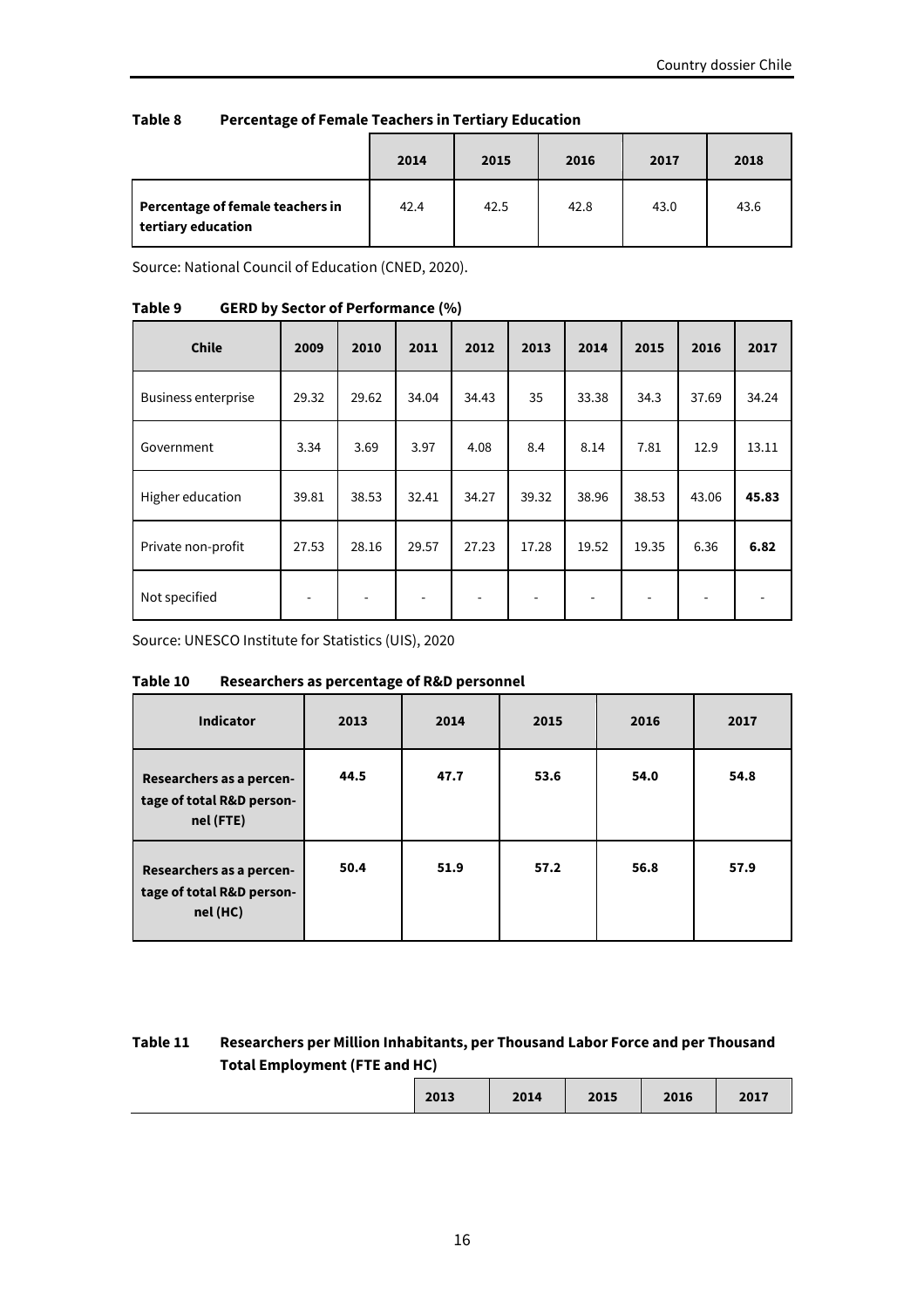| Total R&D personnel per million inhabitants<br>$(FTE)^{*3}$    | 752.8   | 894.6  | 849.3  | 913.0  | 899.8  |
|----------------------------------------------------------------|---------|--------|--------|--------|--------|
| Total R&D personnel per million inhabitants<br>$(HC)^*$        | 1105.3  | 1335.9 | 1267.1 | 1371.1 | 1348.7 |
| Total R&D personnel per thousand labor<br>force (FTE)**4       | 1.5     | 1,8    | 1.7    | 1.8    | 1.8    |
| Total R&D personnel per thousand labor<br>$(HC)$ **            | 2.3     | 2.7    | 2.6    | 2.8    | 2.7    |
| Total R&D personnel per thousand total<br>employment (FTE)***5 | $1.6\,$ | 2.0    | 1.8    | 2.0    | 1.9    |
| Total R&D personnel per thousand total<br>employment (HC)***   | 2.4     | 2.9    | 2.7    | 3.0    | 2,     |

Source: CEWS Template/UIS.

#### **Table 12 Total R&D Personnel by Sector of Employment (%)**

|                                                     |            | 2013 | 2014               | 2015 | 2016 | 2017 |
|-----------------------------------------------------|------------|------|--------------------|------|------|------|
|                                                     | <b>FTE</b> | 29.5 | 32.0               | 28.8 | 29.8 | 27.3 |
| Total R&D personnel -<br><b>Business enterprise</b> | <b>HC</b>  | 25.2 | 27.7               | 24.7 | 26.9 | 24.6 |
|                                                     | <b>FTE</b> | 10.5 | 8.6                | 9.8  | 13.4 | 13.8 |
| Total R&D personnel -<br>Government                 | <b>HC</b>  | 10.2 | 9.3<br>7.9<br>11.6 | 11.9 |      |      |
|                                                     | <b>FTE</b> | 50.4 | 46.3               | 47.1 | 48.5 | 49.5 |
| Total R&D personnel -<br>Higher education           | <b>HC</b>  | 56.9 | 53.8               | 53.4 | 53.8 | 55.4 |
|                                                     | <b>FTE</b> | 9.6  | 13.0               | 14.3 | 8.4  | 9.4  |
| Total R&D personnel -<br>Private non profit         | <b>HC</b>  | 7.7  | 10.6               | 12.7 | 7.8  | 8.0  |

Source: UNESCO Institute for Statistics (UIS), 2020.

<sup>3</sup> Number of R&D personnel during a given year divided by the total population (using mid-year population as reference) and multiplied by 1,000,000.

<sup>4</sup> Number of R&D personnel during a given year divided by the total labor force and multiplied by 1,000.

<sup>5</sup> Number of R&D personnel during a given year divided by the total number of employed people and multiplied by 1,000.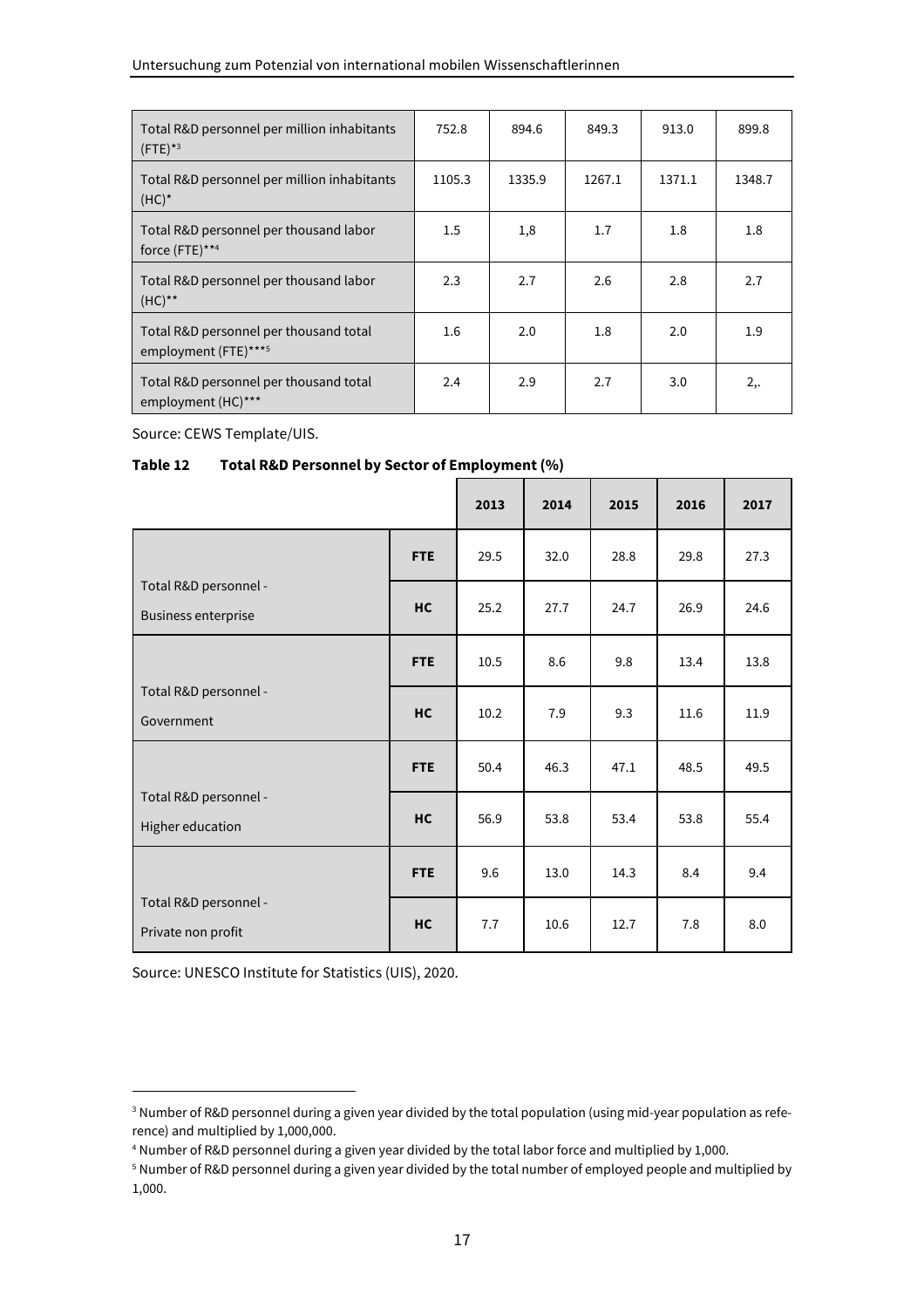|      |            | <b>University</b> |                                       |            | IP    |                                       |            | <b>CFT</b> |                                       |            | <b>Total</b> |                                       |
|------|------------|-------------------|---------------------------------------|------------|-------|---------------------------------------|------------|------------|---------------------------------------|------------|--------------|---------------------------------------|
| Year | Wo-<br>men | Men               | Per-<br>cen-<br>tage<br>of wo-<br>men | Wo-<br>men | Men   | Per-<br>cen-<br>tage<br>of wo-<br>men | Wo-<br>men | Men        | Per-<br>cen-<br>tage<br>of wo-<br>men | Wo-<br>men | Men          | Per-<br>cen-<br>tage<br>of wo-<br>men |
| 2009 | 21071      | 34189             | 38.1%                                 | 2287       | 3503  | 39.5%                                 | 2134       | 2704       | 44.1%                                 | 25492      | 40396        | 38.7%                                 |
| 2011 | 21271      | 31330             | 40.4%                                 | 5738       | 9471  | 37.7%                                 | 2176       | 2350       | 48.1%                                 | 29185      | 43151        | 40.3%                                 |
| 2013 | 26095      | 36886             | 41.4%                                 | 3882       | 5308  | 42.2%                                 | 2560       | 2368       | 51.9%                                 | 32537      | 44562        | 42.2%                                 |
| 2015 | 28287      | 39078             | 42.0%                                 | 6103       | 8522  | 41.7%                                 | 2960       | 3121       | 48.7%                                 | 37450      | 50721        | 42.5%                                 |
| 2017 | 29862      | 39513             | 43.0%                                 | 6927       | 10097 | 40.7%                                 | 2720       | 2687       | 50.3%                                 | 39509      | 52297        | 43.0%                                 |
| 2019 | 29748      | 38032             | 43.9%                                 | 6956       | 9568  | 42.1%                                 | 2964       | 2672       | 52.6%                                 | 39668      | 50272        | 44.1%                                 |

Table 13 **Student Structure by Sex** 

Source: National Council of Education (CNED, 2020).

| <b>Academic</b><br>staff grade | <b>Sex</b>             | 2011   | 2012   | 2013   | 2014   | 2015   | 2016   | 2017   | 2018   |
|--------------------------------|------------------------|--------|--------|--------|--------|--------|--------|--------|--------|
|                                | Women                  | 1.721  | 2.052  | 2.512  | 2.769  | 3.017  | 3.321  | 3.616  | 4.025  |
| <b>Doctor</b>                  | Men                    | 4.647  | 5.260  | 6.123  | 6.524  | 6.793  | 7.183  | 7.564  | 8.121  |
|                                | Percentage<br>of women | 27.0%  | 28.1%  | 29.1%  | 29.8%  | 30.8%  | 31.6%  | 32.3%  | 33.1%  |
|                                | Women                  | 5.584  | 6.535  | 7.493  | 8.964  | 9.536  | 10.480 | 10.815 | 11.609 |
| Master's                       | Men                    | 8.249  | 9.163  | 10.272 | 11.978 | 12.635 | 13.452 | 13.873 | 14.241 |
|                                | Percentage<br>of women | 40.4%  | 41.6%  | 42.2%  | 42.8%  | 43.0%  | 43.8%  | 43.8%  | 44.9%  |
|                                | Women                  | 1.244  | 1.226  | 1.506  | 1.752  | 1.803  | 2.115  | 2.168  | 2.269  |
| <b>Medical spe-</b>            | Men                    | 2.221  | 1.946  | 2.416  | 2.802  | 2.936  | 3.277  | 3.314  | 3.404  |
| cialties                       | Percentage<br>of women | 35.9%  | 38.7%  | 38.4%  | 38.5%  | 38.0%  | 39.2%  | 39.5%  | 40.0%  |
|                                | Women                  | 19.521 | 20.703 | 20.030 | 21.237 | 22.152 | 22.769 | 21.751 | 21.346 |
| Professional                   | Men                    | 26.190 | 25.096 | 24.239 | 25.553 | 26.619 | 27.368 | 25.645 | 24.475 |
|                                | Percentage<br>of women | 42.7%  | 45.2%  | 45.2%  | 45.4%  | 45.4%  | 45.4%  | 45.9%  | 46.6%  |
|                                | Women                  | 735    | 636    | 460    | 690    | 739    | 839    | 737    | 746    |
| <b>Technical</b>               | Men                    | 1.169  | 1.292  | 830    | 1.302  | 1.425  | 1.609  | 1.448  | 1.346  |
|                                | Percentage<br>of women | 38.6%  | 33.0%  | 35.7%  | 34.6%  | 34.1%  | 34.3%  | 33.7%  | 35.7%  |
|                                | Women                  | 380    | 895    | 536    | 460    | 203    | 659    | 422    | 187    |
| <b>Other</b>                   | Men                    | 675    | 1.180  | 682    | 635    | 313    | 799    | 453    | 289    |
|                                | Percentage<br>of women | 36.0%  | 43.1%  | 44.0%  | 42.0%  | 39.3%  | 45.2%  | 48.2%  | 39.3%  |

**Table 14 Academic Staff Grade or Postdoctoral Researcher in Academia by Sex**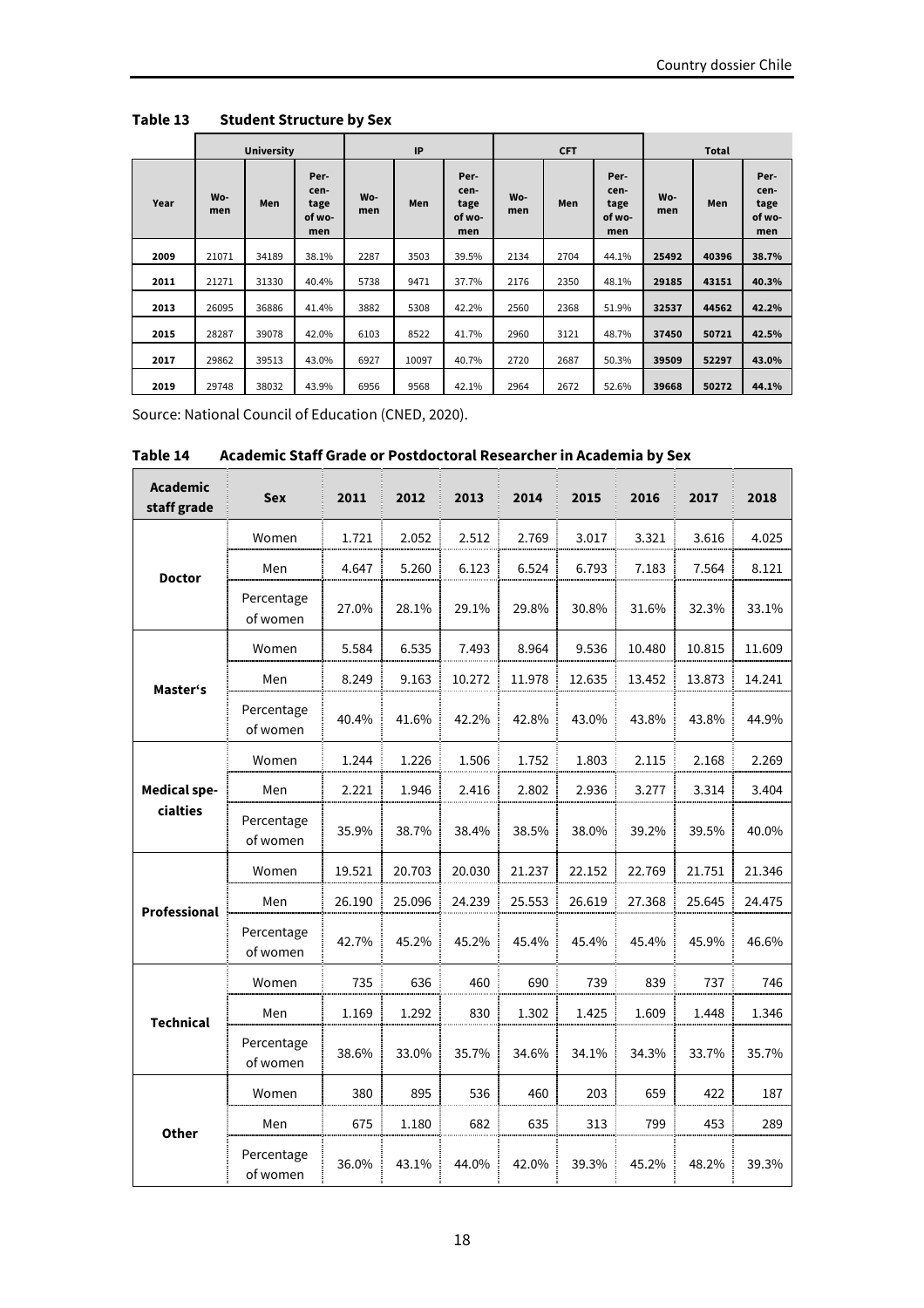Source: CNED, 2020.

| Hierarchy<br>level | Women  | Percentage<br>of women | Men    | Total  | % of total |
|--------------------|--------|------------------------|--------|--------|------------|
| Full-time          | 9.366  | 42.9%                  | 12.465 | 21.831 | 32.2       |
| Part-time          | 20.382 | 44.4%                  | 25.561 | 45.943 | 67.8       |

**Table 15 Type of Contract in Universities** 

Source: CNED, 2020.

#### **Table 16 International Agreements with Germany**

|                                                                                | 2011 | 2012 | 2013 |
|--------------------------------------------------------------------------------|------|------|------|
| Competition for scientific exchange and collaboration projects<br>CONICYT/DAAD |      |      |      |
| Competition for scientific exchange and collaboration projects<br>CONICYT/BMBF | √    |      |      |
| Competition for scientific exchange and collaboration projects<br>CONICYT/DFG  |      |      |      |
| Thematic areas exchange contest - Helmholtz                                    |      |      |      |

Source: Statistical compendium of CONICYT competitions, 2011–2013.

#### **Table 17 Development of the Number of Students Abroad in the Countries of Origin with the Greatest Increases and Decreases, 2015–2016**

|                          | 2015             | 2016             |               |  |
|--------------------------|------------------|------------------|---------------|--|
| <b>Country of origin</b> | <b>Frequency</b> | <b>Frequency</b> | Variance in % |  |
| Chile                    | 13.679           | 14.067           | 2,8           |  |
| Colombia                 | 35.424           | 36.656           | 3,5           |  |
| Mexico                   | 30.699           | 33.693           | 9,8           |  |

Source: *Wissenschaft weltoffen* [Science open to the world] (German Academic Exchange Service, DAAD, 2019)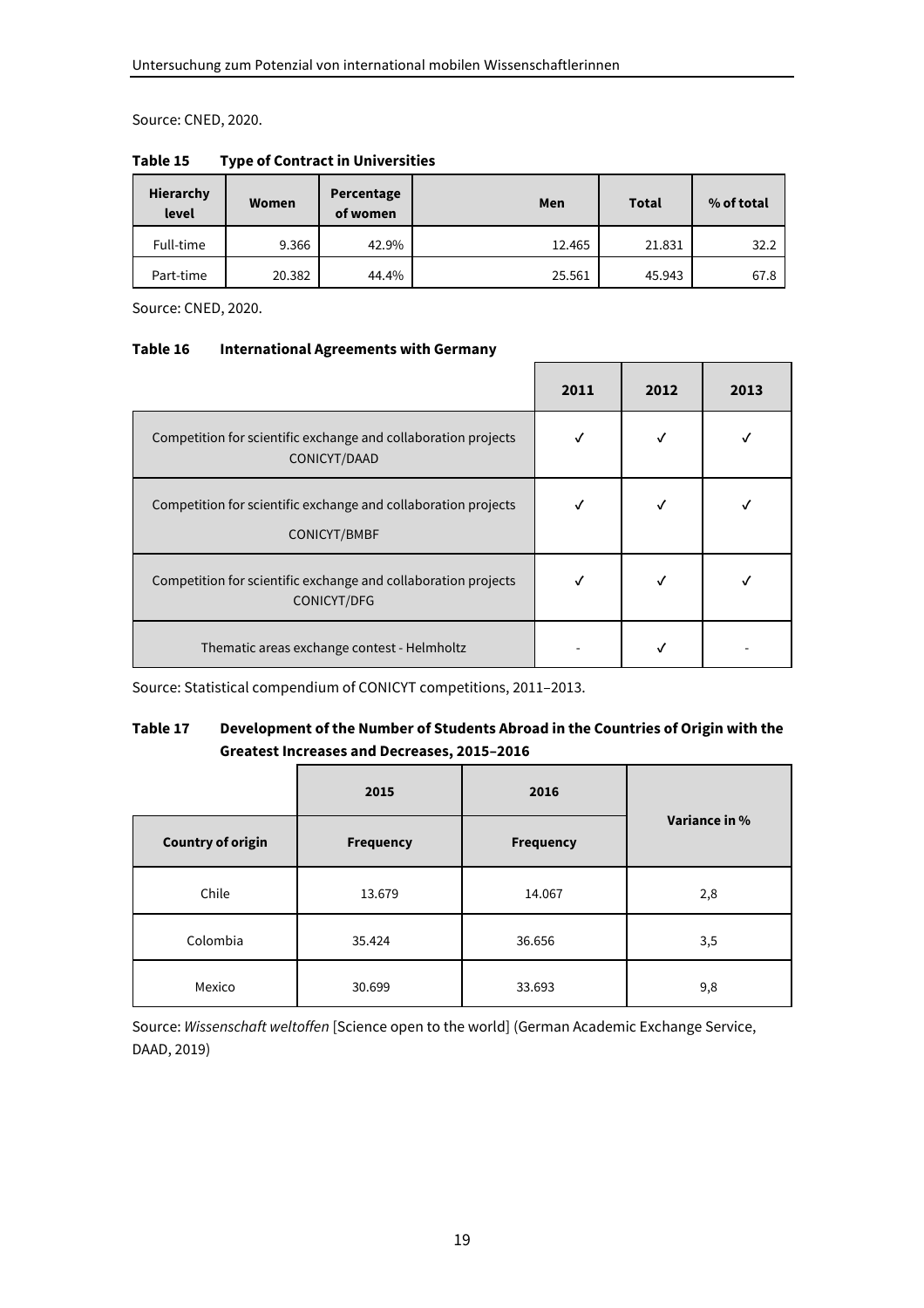### **Annex 2: Figures**



#### **Figure 1 Enrollments in Chilean Higher Education 2005 - 2019**

Source: National Council of Education (CNED, 2020).



**Figure 2 Doctoral Program Enrollment by Sex 2007 – 2017** 

Source: Study Center, Mineduc, 2018.





Source: World Bank, 2020.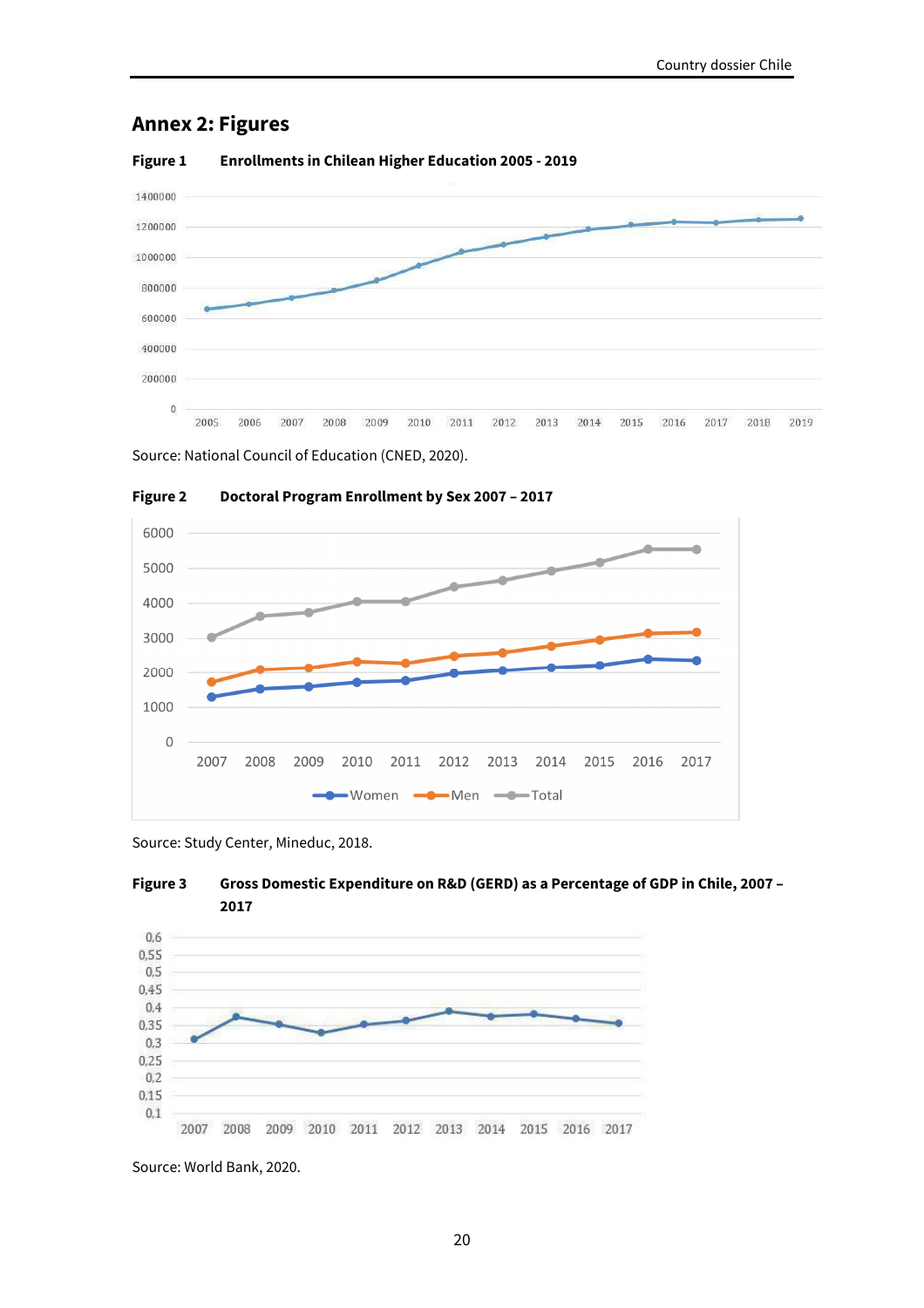

**Figure 4 Annual Awarded Rate between Men and Women and Significant Gaps in FONDECYT (%) 2008 - 2017** 

Source: Unit of Studies, CONICYT (2018).

**Figure 5 Percentage of Female Participation in Admissible Research Projects and Masculinity Index** 



MMM **% Men MMM % Women ----- Masculinity index** 

Source: Unit of Studies, CONICYT (2018).





MMM **% Men MMM % Women — Masculinity index** 

Source: Unit of Studies, CONICYT (2018).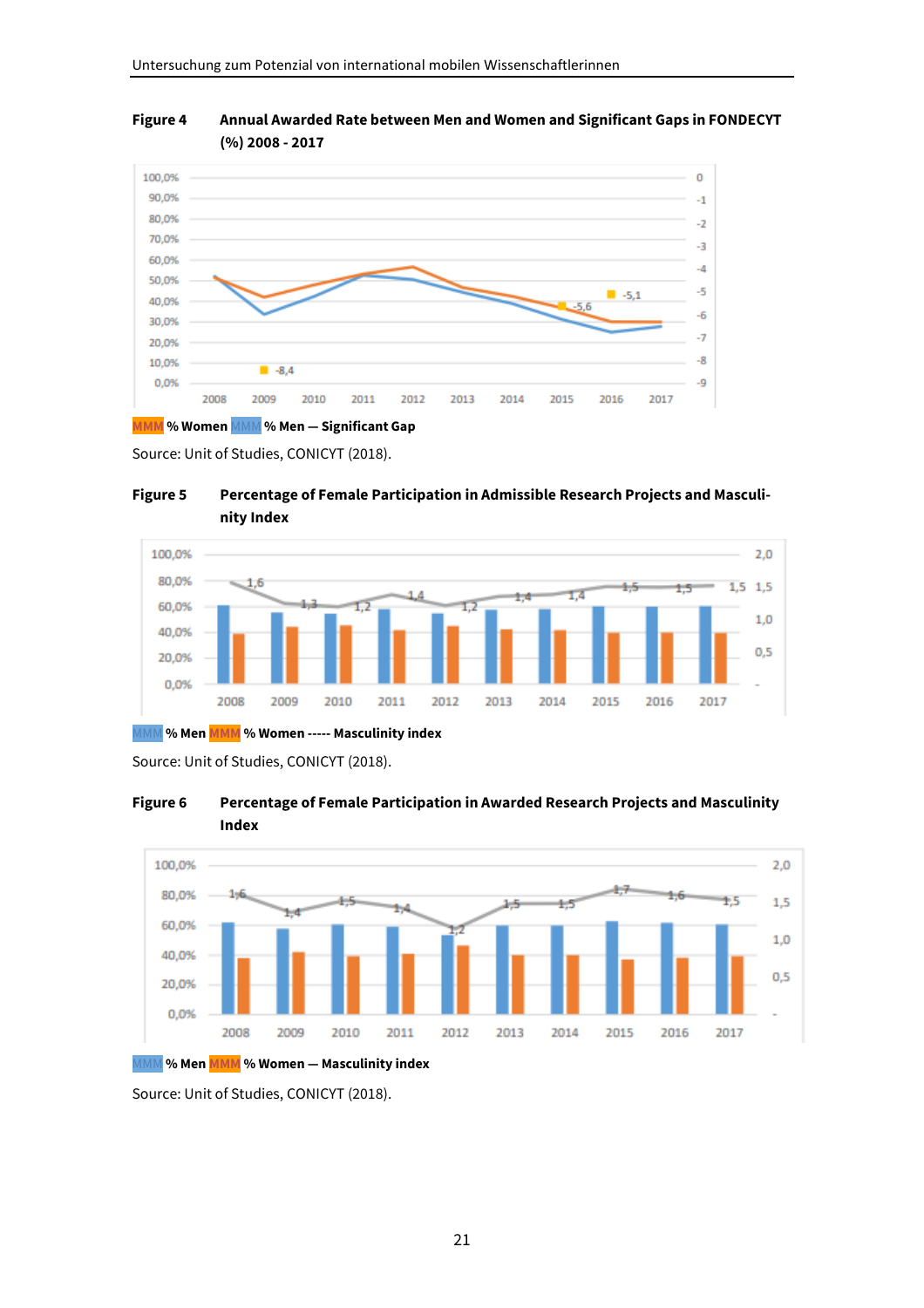

**Figure 7 Awarded Grants by Sex and Female Participation in FONDECYT (%) by OCDE area 2017** 

MMM **% Men MMM % Women — Female participation in awarded research projects 2017** 

Source: Unit of Studies, CONICYT (2018).



#### **Figure 8 Women Total and Female Participation in I+D - Full Time (2010 - 2018)**

Source: Studies and Statistics, Ministry of Science, Technology, Knowledge and Innovation, 2020.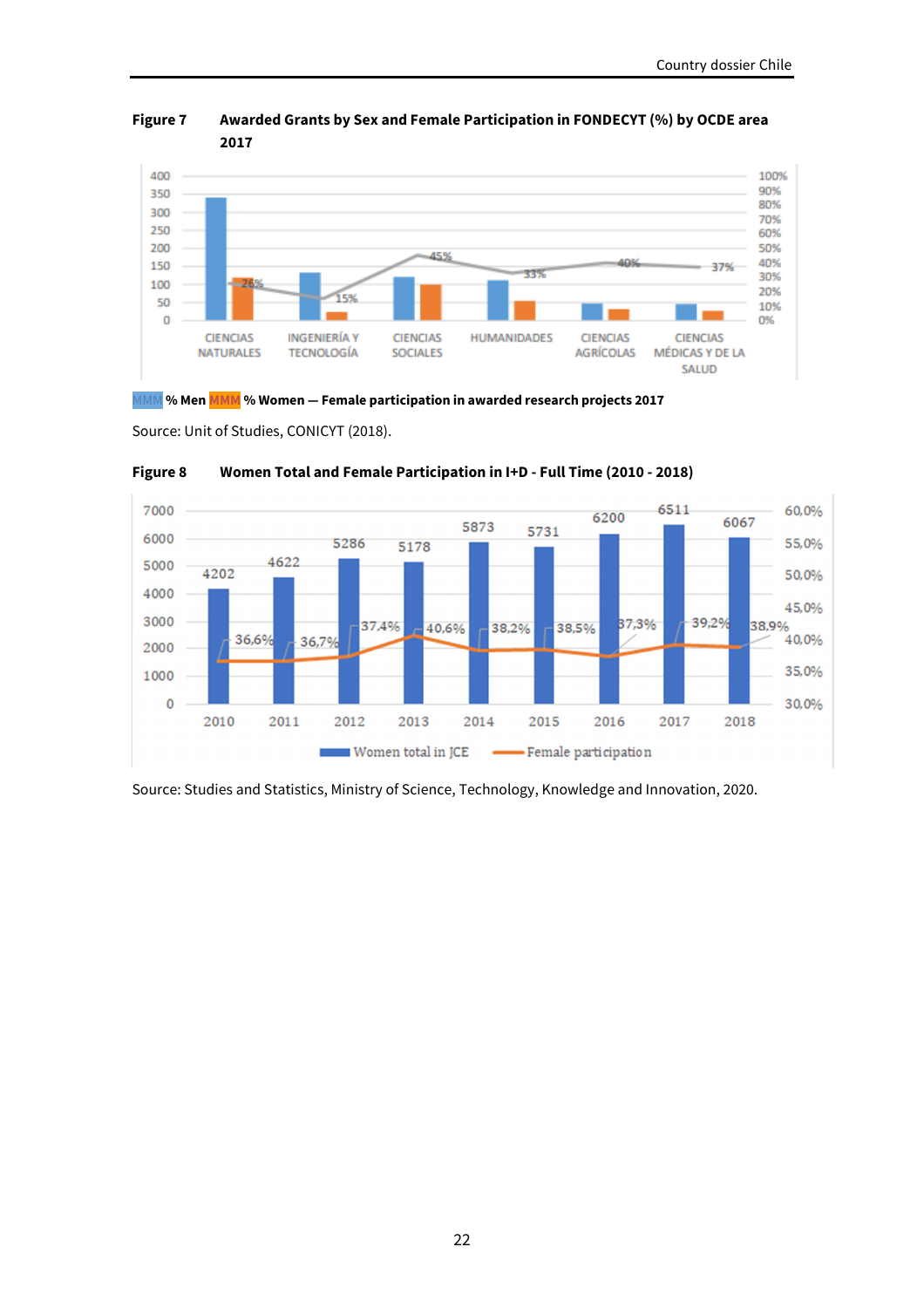

**Figure 9 Participation of Female Researchers in the Americas** 

Source: UNESCO, 2019.



**Figure 10 Number of Articles per Inhabitant SCI, 2018** 

Source: Network for Science and Technology Indicators - Ibero-American and Inter-American - (RICYT), 2020.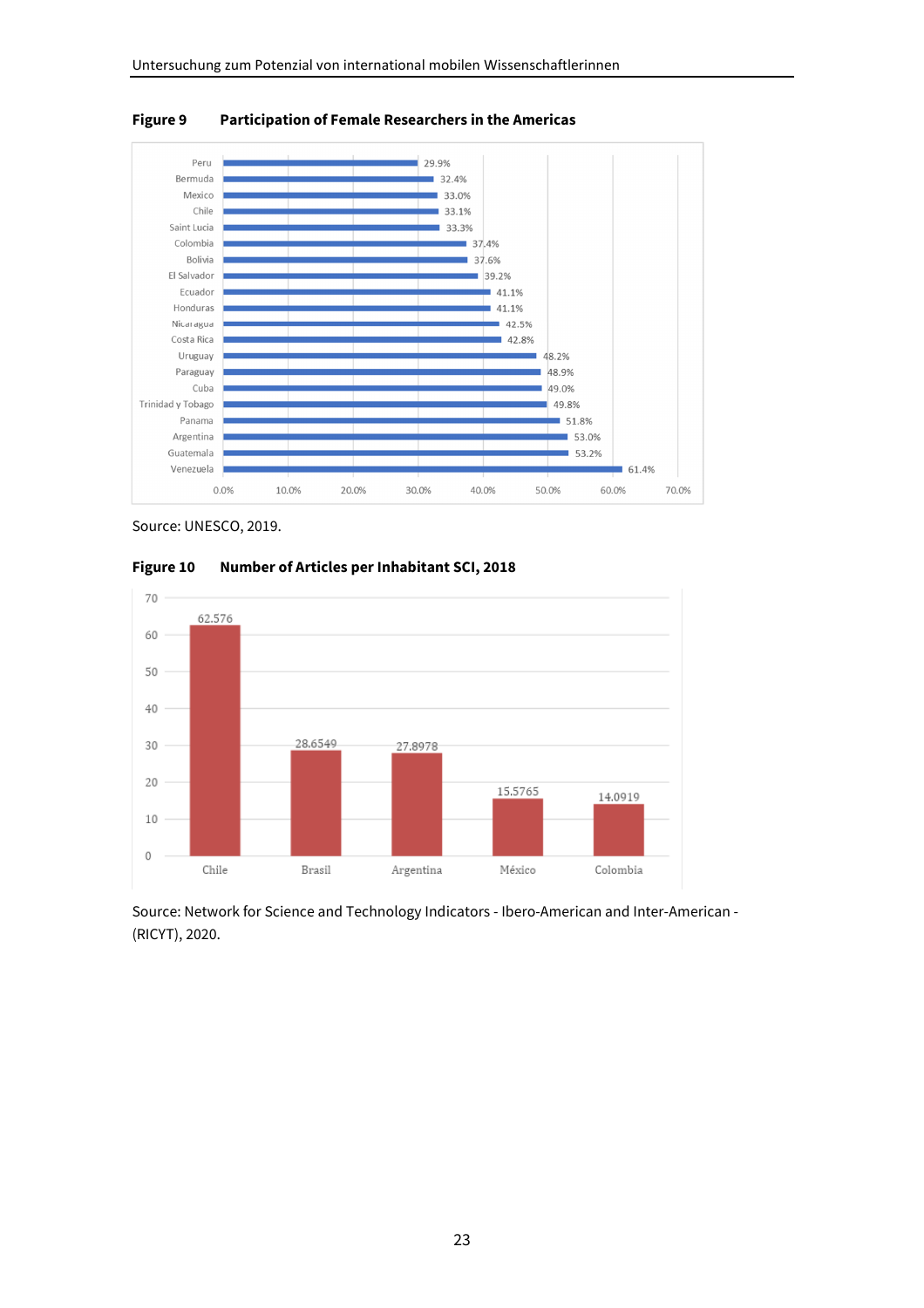

**Figure 11 Number of Articles by GDP SCI, 2018** 

Source: Network for Science and Technology Indicators - Ibero-American and Inter-American - (RICYT), 2020.



**Figure 12 Number of Articles per Inhabitant SCOPUS, 2018** 

Source: Network for Science and Technology Indicators - Ibero-American and Inter-American - (RICYT), 2020.



**Figure 13 Number of Articles per Country SCOPUS, 2018** 



Source: Network for Science and Technology Indicators - Ibero-American and Inter-American - (RICYT), 2020.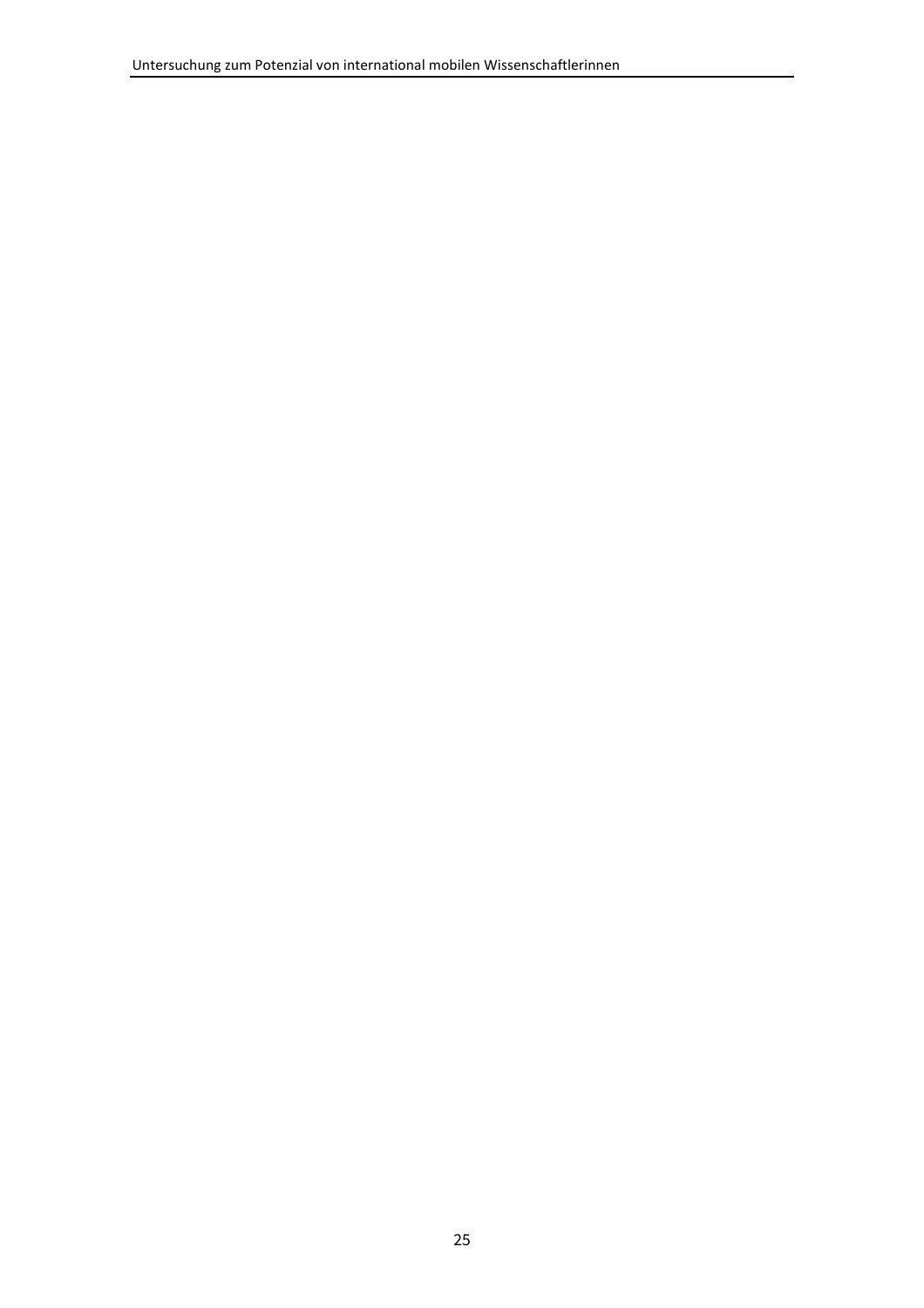### **References**

- Aequalis (2017) Participación femenina en cargos directivos en instituciones de educatión superior chilena. Nota Técnica. Retrieved from http://www.aequalis.cl/wp-content/uploads/2017/08/Participaci%C3%B3n-femenina-en-cargos-directivos-IES4.pdf
- Baeza, P. (2017). Diversidad y diversificación en la oferta de programas de doctorado en Chile. Calidad en la Educación, (47), 179-214. http://dx.doi.org/10.4067/S0718- 45652017000200179.
- Bernasconi, A. (2008). La profesionalización de la academia en Chile. *Calidad en la Educación,* (28), 15-27.
- Berríos, Paulina (2015) La profesionalización académica en Chile: crecimiento y profesionalización, In Bernasconi (ed.), *La Educación Superior de Chile. Transformación, Desarrollo y Crisis,* Ediciones UC: 345-370.
- Chiappa, R., & Munoz-Garcia, A. L. (2015). Equidad y capital humano avanzado: Análisis sobre las políticas de formación de doctorado en Chile. *Psicoperspectivas, Individuo y Sociedad,* 14(3), 17-30.
- Chiappa, R., & Mejias, P. (2019). Unfolding the direct and indirect effects of social class of origin on faculty income. *Higher Education, 78*(3), 529-555
- CNED (2020). *Índices Educación Superior: Planta Académica*. Consejo Nacional de Educación. Retrieved from: https://www.cned.cl/indices/planta-academica
- CONICYT (2014). Compendio estadístico: Concursos Conicyt 2011 2013. Retrieved from: https://www.conicyt.cl/wp-content/uploads/2014/12/Compendio-Estad%C3%ADstico-2011-2013.pdf
- CONICYT (2017) Política Institucional de Equidad de Género en Ciencia y Tecnología Período 2017-2025. Retrieved from: https://www.conicyt.cl/wp-content/uploads/2015/03/Politica-Institucional-Equidad-de-Genero-en-CyT-Periodo-2017\_2025.pdf
- CONICYT (2018). *Participación femenina en programas CONICYT 2017.* Comisión Nacional de Investigación Científica y Tecnológica, Unidad de Estudios. Retrieved from: https://www.conicyt.cl/wp-content/uploads/2015/03/REPORTE-DE-PARTICIPACION-FEMENINA-2017-op-1.pdf
- CONICYT (2020) Datos 2005 2019 [Base de datos] Obtenido de Coordinación de Transparencia y Lobby ANID
- Delisle, J. and Bernasconi, A. (2018). *Lessons from Chile's Transition to Free College*. Evidence Speaks Reports, Vol 2, #43. Economic Studies at Brookings. Retrieved from: https://www.brookings.edu/wp-content/uploads/2018/03/delisle-and-bernasconi-report.pdf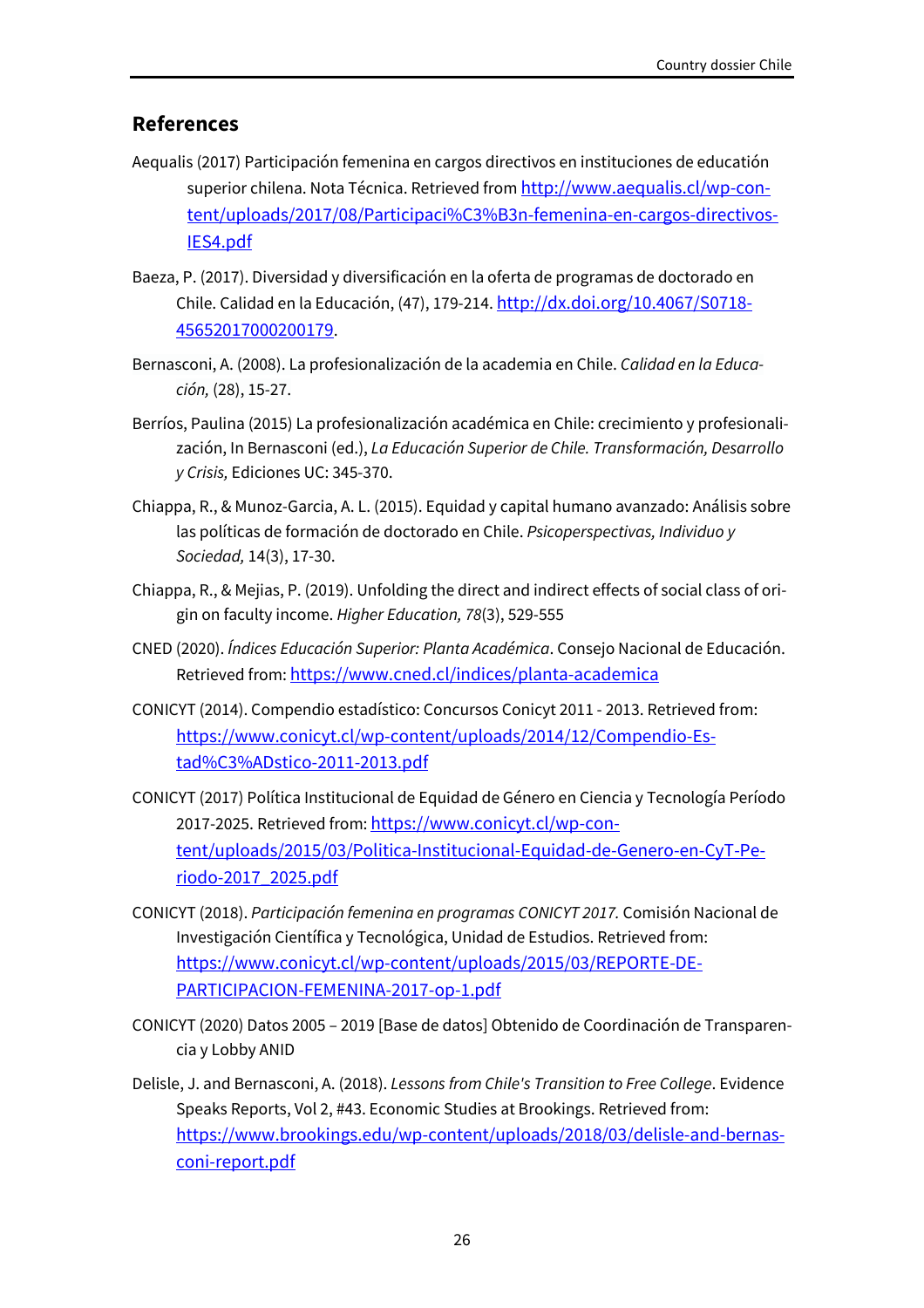- Espinoza, O. (2017). Privatización de la educación superior en Chile: consecuencias y lecciones aprendidas, *EccoS Revista Científica*, 44, pp. 175-202.
- Espinoza, O.; Gonzalez (2015), L.E. Equidad en el Sistema de Educación Superior en Chile: Acceso, Permanencia, Desempeño y Resultados. In: Bernasconi A. (Ed.). *La Educación Superior de Chile: Transformación, Desarrollo y Crisis* (Capítulo XII). Santiago: Ediciones de la Universidad Católica de Chile, p.517-580.
- Flanagan, A. (2017). Experiencias de estudiantes de primera generación en universidades chilenas: realidades y desafíos. August 2017 Revista de la Educación Superior (RESU) 46(183).
- Geldres, V., Vásquez, F., Ramos, H. (2013) Internacionalización de la educación superior en Chile. Movilidad internacional de estudiantes en la Universidad de La Frontera Revista Iberoamericana de Ciencia, Tecnología y Sociedad - CTS, 8 (24), pp. 45-62
- German Academic Exchange Service (DAAD). (2019). Wissenschaft weltoffen 2019. DAAD. http://www.wissenschaftweltoffen.de/publikation/wiwe\_2019\_verlinkt.pdf
- Jackson, L., & Muñoz-García, A. L. (2019). Reaction is Not Enough: Decreasing Gendered Harassment in Academic Contexts in Chile, Hong Kong, and the United States. *Educational Theory, 69*(1).
- Jarpa-Arriagada, C; Rodríguez-Garcés, C. (2017). Segmentación y exclusión en Chile: El caso de los Jóvenes Primera Generación en Educación Superior, *Revista Latinoamericana de Ciencias Sociales, Niñez y Juventud,* 15 (1), pp. 327-34
- Lemarchand, G. A. (2012), The long-term dynamics of co- authorship scientific networks: Iberoamerican countries (1973–2010), Research Policy, 41: 291-305.
- Linne, Joaquín (2018). El Deseo de Ser Primera Generación Universitaria. Ingreso y Graduación en Jóvenes de Sectores Populares. Revista Latinoamericana de Educación inclusiva 12 (1), pp.129-147.
- Mandiola, M., Ríos, N., & Varas, A. (2019). "Hay un tema que no hemos conversado" La cassata como organización académica generizada en las universidades chilenas. Pensamiento Educativo. *Revista de Investigación Educacional Latinoamericana*, 56(1), 1-16.
- Mineduc (2021). *Bases de datos de oferta académica*. Subsecretaría de Educación Superior del Ministerio de Educación. Retrieved from: https://www.mifuturo.cl/bases-de-datos-de-oferta-academica/
- Mineduc (n.d.). Consejo de Rectores: ¿Qué es el Consejo de Rectores? Retrieved from: https://www.ayudamineduc.cl/ficha/consejo-de-rectores-5
- Mineduc. (2019). *Hacia la equidad de género en órganos directivos de la educación superior*. Santiago, Chile Retrieved from https://equidaddegenero.mineduc.cl/
- MinCiencia. (2020). Politica Nacional de Ciencia, Tecnología, Conocimiento e Innovación. Santiago, Chile, Retrieved from: https://www.minciencia.gob.cl/politicactci/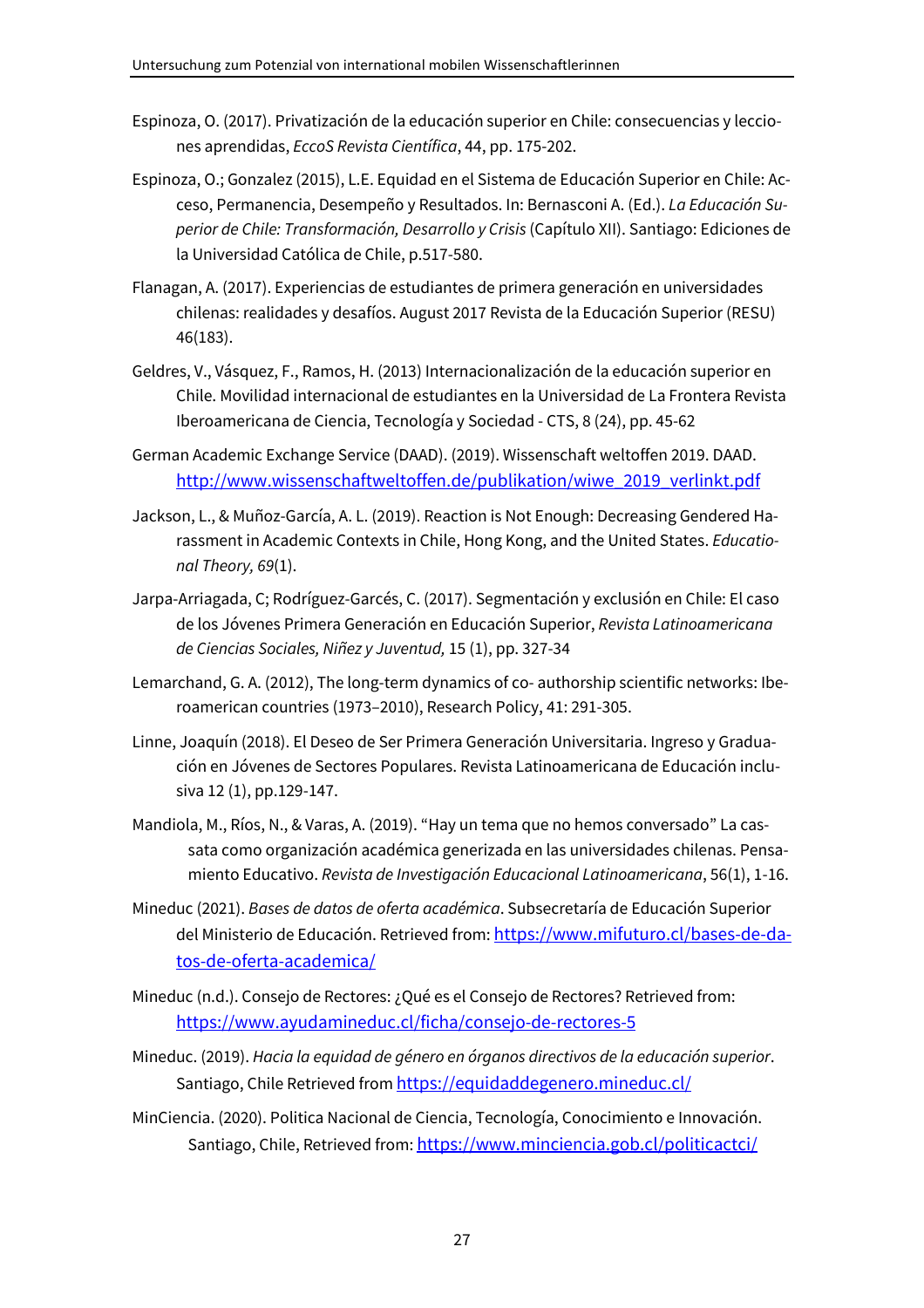- Ministry of Science, Technology, Knowledge and Innovation (2020). *Encuesta de I+D: Resultados año de referencia 2018 y mejoras a futuro.* Gobierno de Chile. Retrieved from: http://ctie.economia.cl/wp-content/uploads/2020/03/Webinar-Resultados-ID-20200507.pdf
- Muñoz-García, A. L., & Bernasconi, A. (2020). Reassessing the Progress of Doctoral Education in Chile. In M. Yudkevich, P. G. Altbach, & H. d. Wit (Eds.), Trends and Issues in Doctoral Education: A Global Perspective: Sage.
- Munoz-Garcia, A. L., & Chiappa, R. (2016). Stretching the academic harness: knowledge construction in the process of academic mobility in Chile. *Globalisation, Societies and Education*, 14(4), 1-13.
- Munoz-Garcia, A. L., & Lira, A. (2019). Teorización feminista y la interrupción del status quo en la construcción de conocimiento en Chile. In A. Carrasco & L. Flores (Eds.), *De la Reforma a la Transformación: Capacidades, innovaciones y regulación de la educación chilena* (pp. 299-322). Santiago: Ediciones UC.
- Muñoz-García, A. L., Follegati, L., & Jackson, L. (2018). Protocolos de acoso sexual en universidades chilenas: Una deuda pendiente. *Policy Briefs*(20), 1-6.
- OECD. (2017). Education at a Glance 2017: OECD Indicators.
- OECD, & World-Bank. (2010). *Reviews of National Policies for Education: Becas Chile scholarship program*. Paris: OECD.
- Santelices, B. (2015). Estado actual del desarrollo de la investigación científico-tecnológica y la innovación en las universidades chilenas. Chile: CPU-Maval Ltda.
- SIES (2020). *Informe 2020: Matrícula en Educación Superior, Julio 2020*. Santiago, Chile: Mineduc. Retrieved from: https://www.mifuturo.cl/wp-content/uploads/2020/07/Informe-matricula\_2020\_SIES.pdf
- SIES (2019). Informe Personal Académico en Educación Superior 2019. Sistema de Información de Educación Superior, Ministerio de Educación, Chile. Retrieved from

https://www.mifuturo.cl/wp-content/uploads/2019/11/Informe-Personal-Academico-2019\_SIES-1.pdf

- Simbürger, E. y Neary, M. (2016) Taxi Professors: Academic Labour in Chile, a critical-practical response to the politics of worker identity. Workplace: A Journal for Academic Labour 28: 48-73.
- Tornero, B., Epstein, L. y Vicuña, M. I. (2016). Consistencia entre percepciones de estudiantes sobre la calidad de sus doctorados y la evaluación de CNA. Cuadernos de investigación. Aseguramiento de la calidad en Educación Superior (3). Santiago de Chile: Comisión Nacional de Acreditación (CNA). Recuperado de: https://www.cnachile.cl/Biblioteca%20Documentos%20de%20Interes/Cua derno%203\_Tornero-Digital.pdf.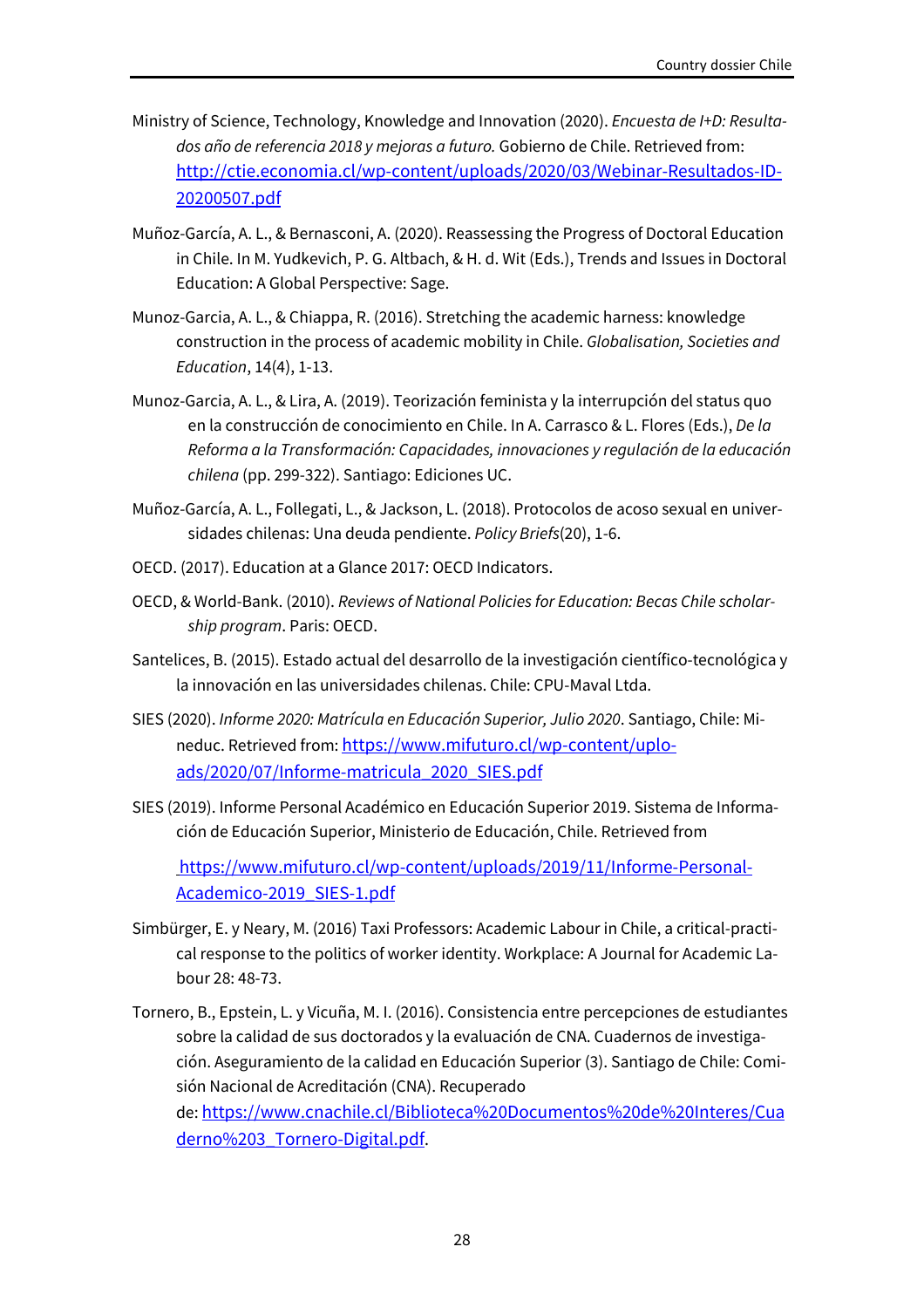- Trading Economics (2020). *Chile School Enrollment, Tertiary (% Gross).* Retrieved from: https://tradingeconomics.com/chile/school-enrollment-tertiary-percent-grosswb-data.html
- Walczak, M., Detmer, A., Zapata, G., Lange, M. y Reyes, M. (2017). Acreditación de doctorados vinculados a la industria: análisis de buenas prácticas internacionales y lineamientos para su desarrollo en Chile. Cuadernos de investigación. Aseguramiento de la calidad en Educación Superior (8). Santiago de Chile: Comisión Nacional de Acreditación (CNA). Recuperado

de: https://www.cnachile.cl/Biblioteca%20Documentos%20de%20Interes/Cua derno\_Walczak.pdf.

- UNESCO Institute for Statistics (UIS) (2019). *Women in Science.* Fact Sheet No. 60
- June 2020 FS/2020/SCI/60. Retrieved from http://uis.unesco.org/sites/default/files/documents/fs60-women-in-science-2020-en.pdf
- UNESCO Institute for Statistics (UIS) (2020). *Chile Science, Technology and Innovation.* Retrieved from: http://uis.unesco.org/en/country/cl?theme=science-technologyand-innovation
- World Bank (2020). *Expenditure on tertiary education (% of government expenditure on education) - Chile, Colombia.* Retrieved from: https://data.worldbank.org/indicator/SE.XPD.TERT.ZS?locations=CL-CO